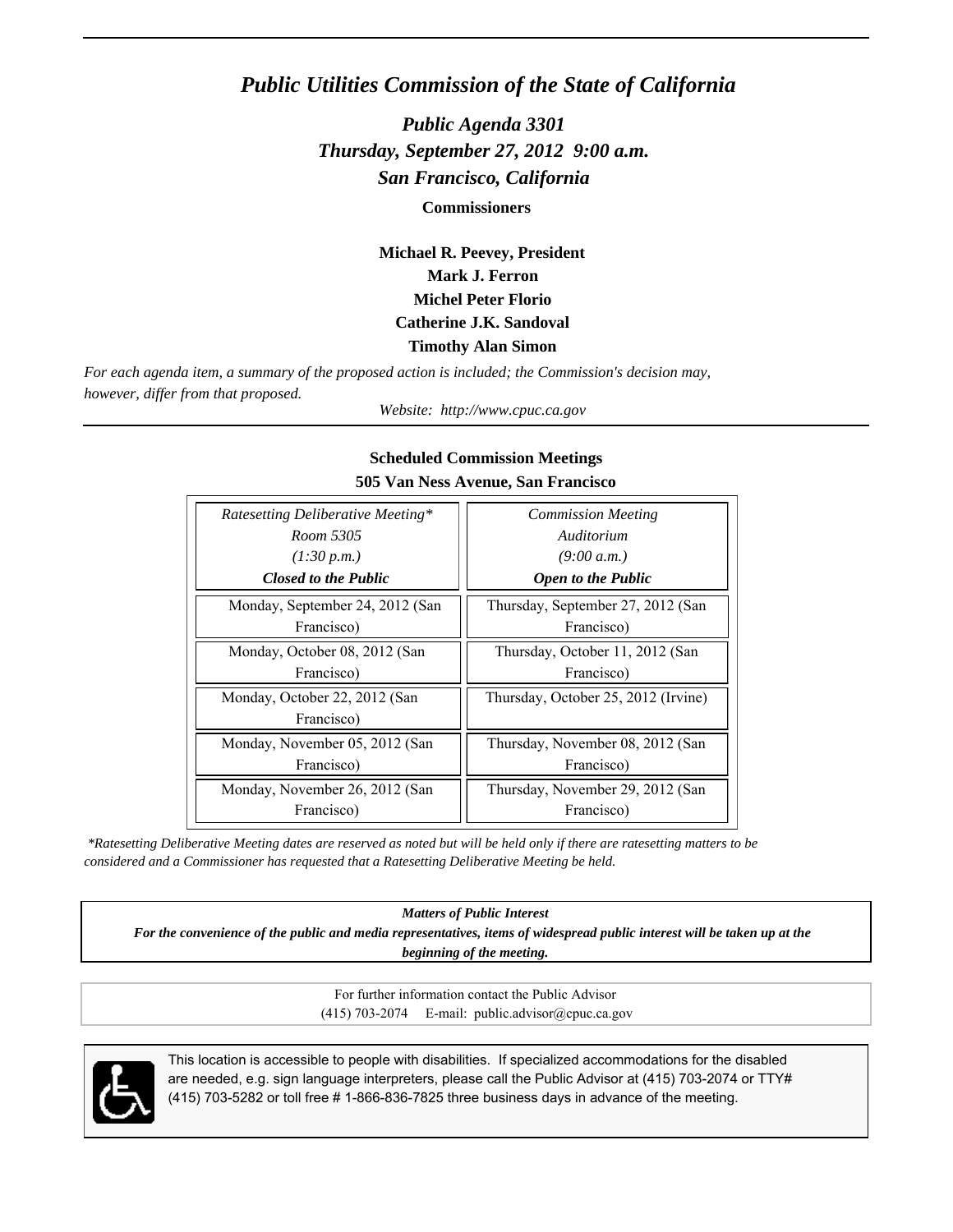## **PUBLIC COMMENT**

**The following items are not subject to public comment: PUBLIC CONTINUIST And ALL INCO THE FOLLONING SET ALL ITEMS ON THE CONSERVANT OF ALL ITEMS ON THE CONSERVANT OF A LLAND SERVIE AND A LLAND SET A LLAND SERVIE AND A LLAND SERVIE CONSERVANT OF A LLAND SERVIE CONSERVANT OF A** 

- *ublic Agenda 3301*<br> **The following items are not subject**<br> **•** All items on the closed session a<br> **19, 20, 23**<br> **Public Comment:**
- 

#### **Public Comment:**

## **Consent Agenda**

*Items shown on the Consent Agenda will be taken up and voted on as a group in one of the first items of business of each Commission meeting. Items may be removed from the Consent Agenda for discussion on the Regular Agenda at the request of any Commissioner prior to the meeting.*

#### **Consent Agenda - Orders and Resolutions**

#### 1 **Preliminary Categorizations and Hearing Determinations for**  [11578] **Recently Filed Formal Applications**

Res ALJ 176-3301

## **PROPOSED OUTCOME:**

® Ratification of preliminary determination of category for proceedings initiated by application. The Preliminary determinations are pursuant to Rule 7.1 of the Commission's Rules of Practice and Procedure.

## **ESTIMATED COST:**

® None.

<http://docs.cpuc.ca.gov/SearchRes.aspx?docformat=ALL&docid=28946804>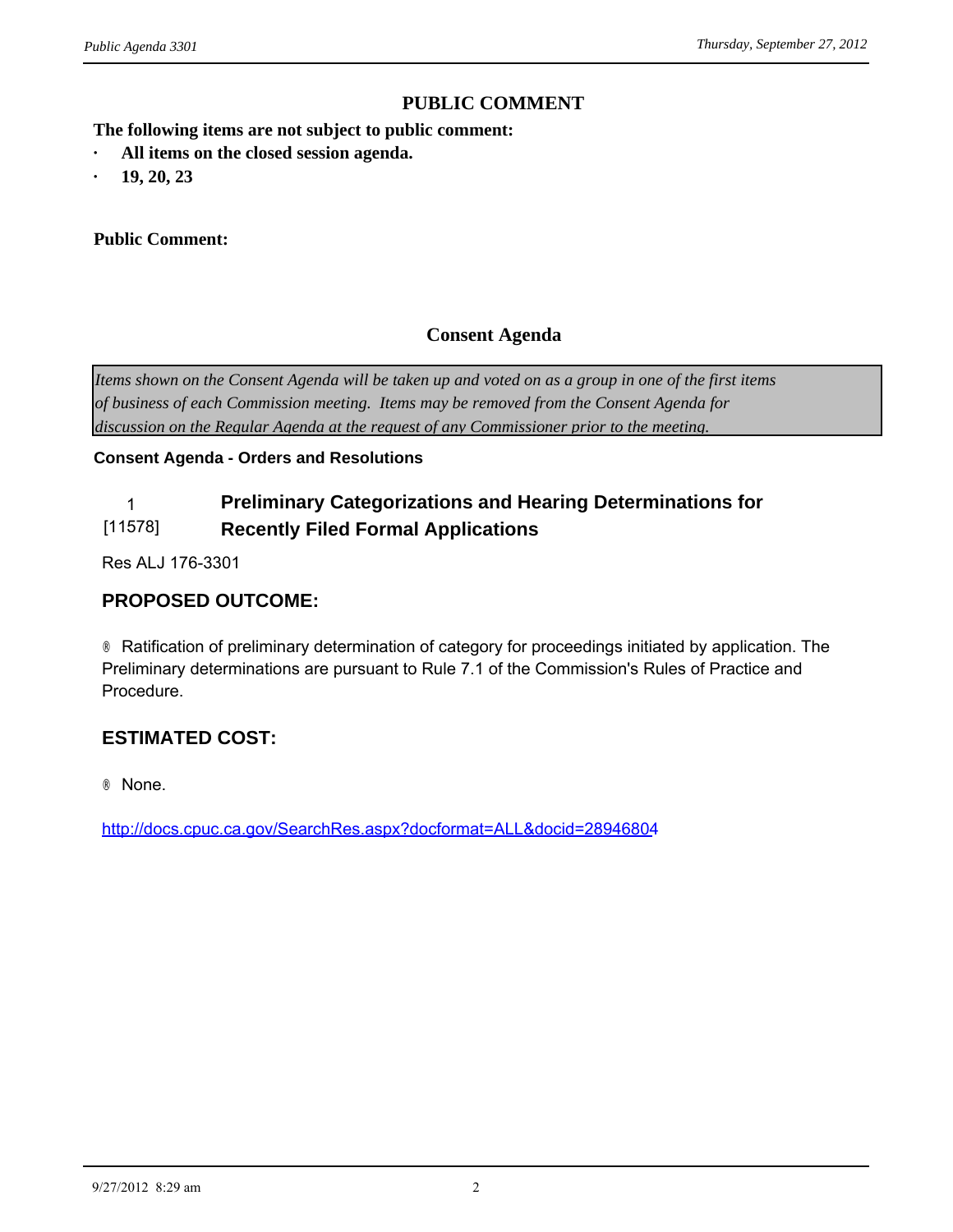#### 2 **Deaf and Disabled Telecommunications Program's Budget**  [11485] **Resolution for Fiscal Year 2013-2014**

Res T-17372

## **PROPOSED OUTCOME:**

® Establishes the Deaf and Disabled Telecommunications Program budget at \$76.11 million for Fiscal Year 2013-2014.

## **ESTIMATED COST:**

® \$76.11 million.

<http://docs.cpuc.ca.gov/SearchRes.aspx?docformat=ALL&docid=27154320>

*Pub. Util. Code § 311 – This item was mailed for Public Comment.* Agenda 3299, Item 20 8/23/2012 (Staff)

#### 3 (Rev.) [11491] **California Teleconnect Fund Budget Resolution for Fiscal Year 2013-2014**

Res T-17377

#### **Proposed Outcome:**

® Approves California Teleconnect Fund budget of \$92,429,000 for Fiscal Year 2013-2014.  $\circledR$  A \$194,000 increase to the annual appropriation cap, from \$92,234,000 to \$92,429,000. ® A cap of \$11,167,000 on the total discounts available for community colleges for Fiscal Year 2013-2014.

## **Estimated Cost:**

® \$92,429,000.

*Pub. Util. Code § 311 – This item was mailed for Public Comment.* Agenda 3299, Item 24 8/23/2012 (Staff) 09/20/2012 - This revision was not shown on the Agenda mailed to the public.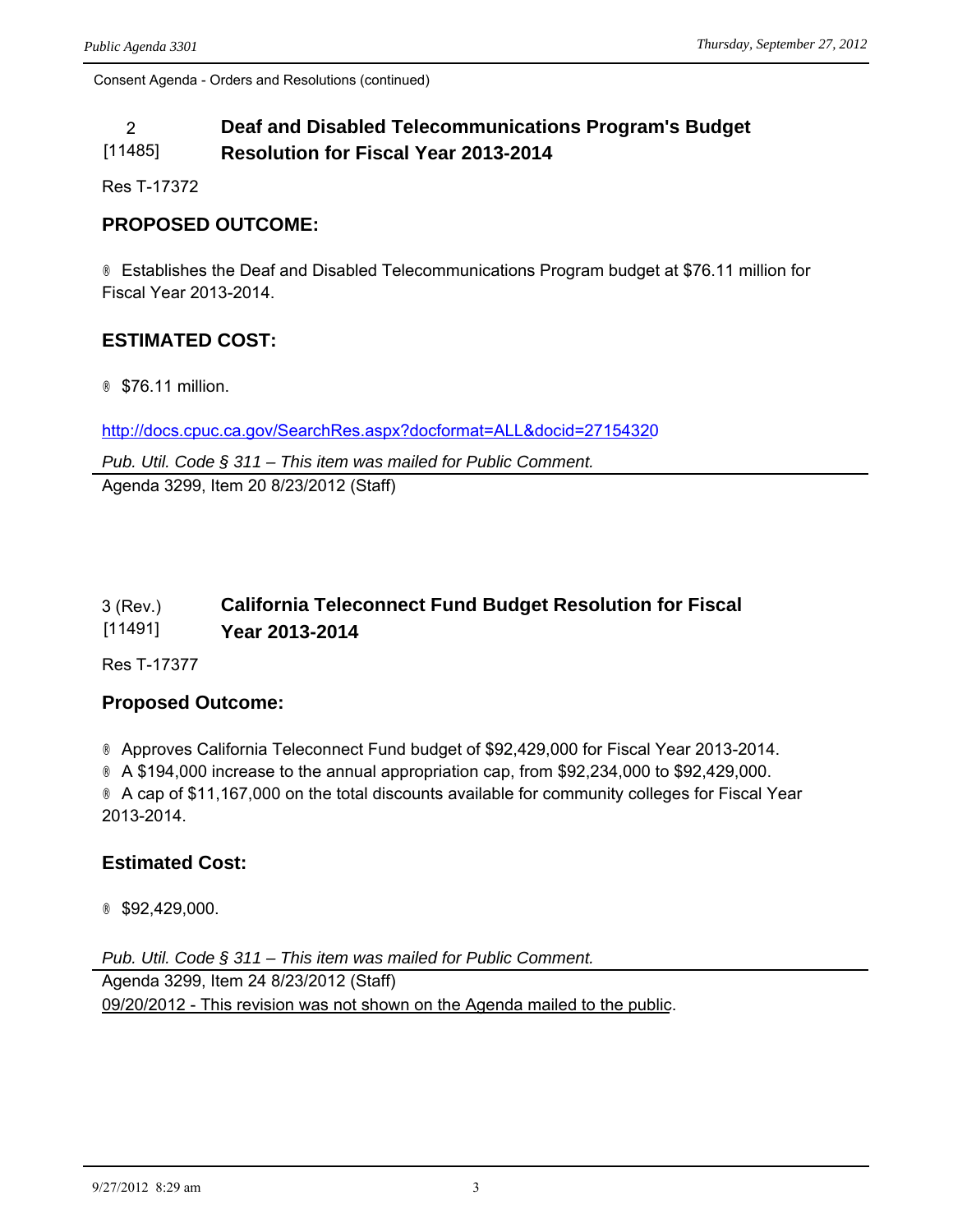#### 4 **California LifeLine Program's Budget Resolution for Fiscal**  [11493] **Year 2013-2014**

Res T-17376

## **PROPOSED OUTCOME:**

® Establishes the California LifeLine Program budget at \$347.553 million for Fiscal Year 2013-2014.

## **ESTIMATED COST:**

® \$347.553 million.

<http://docs.cpuc.ca.gov/SearchRes.aspx?docformat=ALL&docid=28950723>

*Pub. Util. Code § 311 – This item was mailed for Public Comment.* Agenda 3299, Item 26 8/23/2012 (Staff)

#### 5 **Commission Review of the Energy Division's Disposition for**  [11530] **Pacific Gas and Electric Company's Advice Letter**

Res E-4533, Pacific Gas & Electric Company Advice Letter 3278-G/4006-E filed on February 16, 2012 - Related matters.

#### **PROPOSED OUTCOME:**

® Affirms Energy Division's disposition of Pacific Gas and Electric Company's Advice Letter (AL) 3278-G/4006-E. ® Approves the AL as filed.

## **ESTIMATED COST:**

® None.

<http://docs.cpuc.ca.gov/SearchRes.aspx?docformat=ALL&docid=27847204>

*Pub. Util. Code § 311 – This item was mailed for Public Comment.* Agenda 3300, Item 16 9/13/2012 (Staff)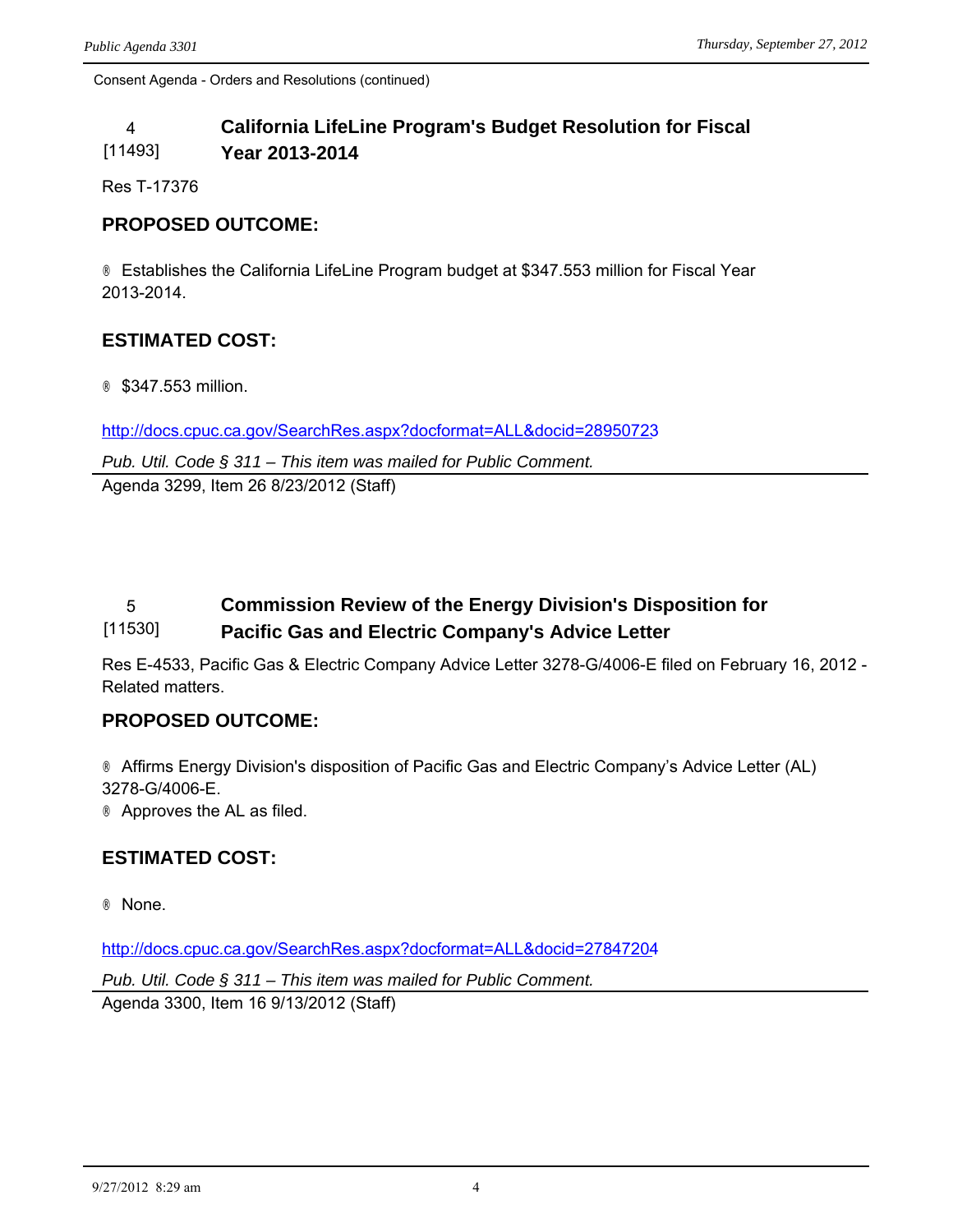#### 6 **Southern California Edison Company's Revisions to the**  [11531] **Station Power Protocol Tariff**

Res E-4532, Southern California Edison Company's Advice Letter 2576-E-A filed on November 18, 2011 - Related matters.

## **PROPOSED OUTCOME:**

® Approves Southern California Edison Company's (SCE) proposed revisions to the Station Power Self Supply (SPSS) Schedule to assess certain retail charges to station power load of generators that participate in the California Independent System Operator's Station Power Protocol. ® Directs SCE to modify the SPSS Schedule so that the station power load is permitted to be netted with on-site generation within the same 15-minute interval.

## **ESTIMATED COST:**

® None.

<http://docs.cpuc.ca.gov/SearchRes.aspx?docformat=ALL&docid=27845793>

*Pub. Util. Code § 311 – This item was mailed for Public Comment.* Agenda 3300, Item 17 9/13/2012 (Staff)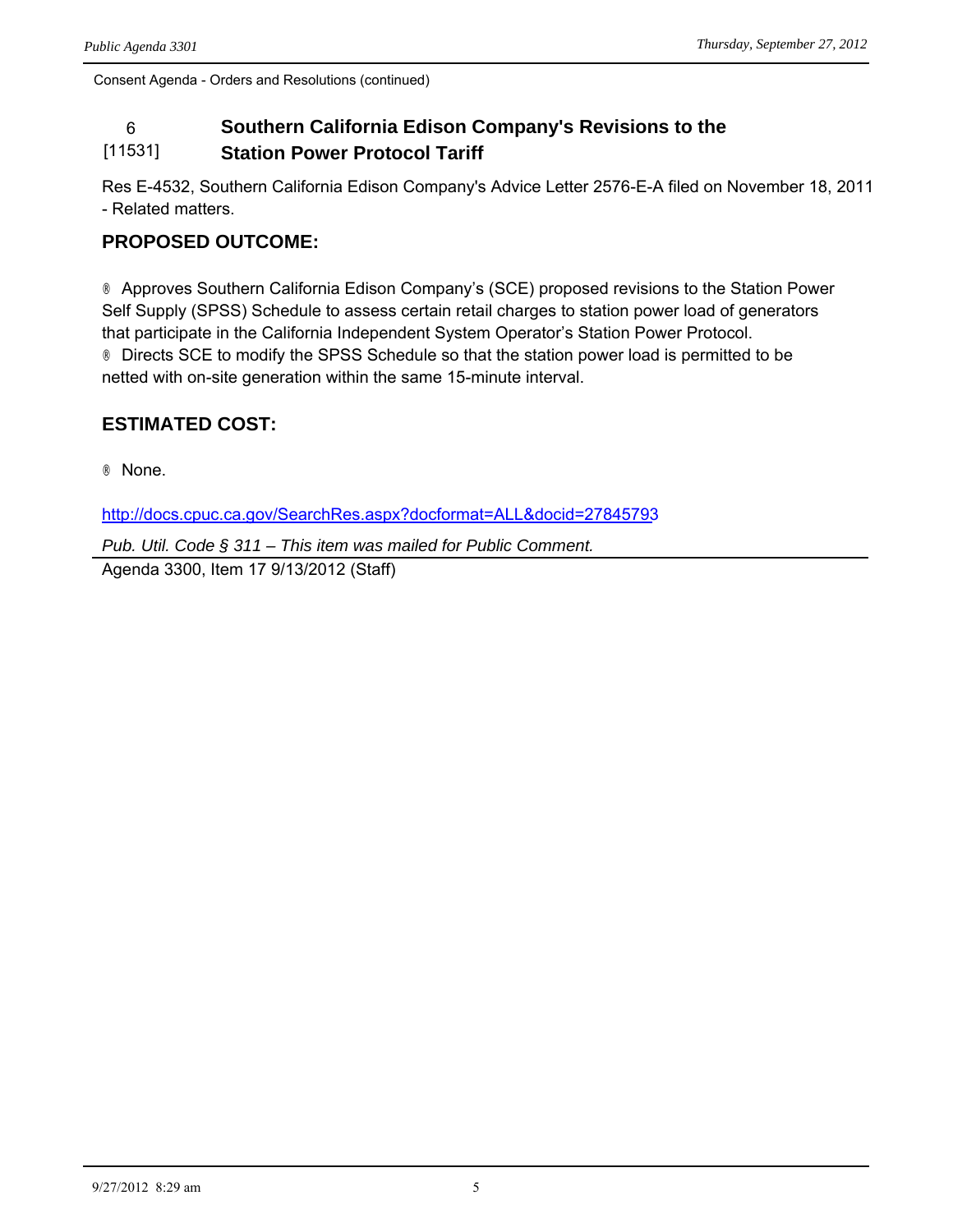#### 7 **San Diego Gas & Electric Company, Southern California**  [11547] **Edison Company and Pacific Gas and Electric Company's Tier 2 Advice Letters and Proposed Tariffs to Implement Privacy and Security Rules**

Res E-4535, San Diego Gas & Electric Company's Advice Letter (AL) 2297-E filed on October 27, 2011, Southern California Edison Company AL 2644-E filed on October 27, 2011 and Pacific Gas and Electric Company AL 3251-G/3934-E filed on October 27, 2011 - Related matters.

## **PROPOSED OUTCOME:**

® Rejects the Tier 2 Advice Letters (AL) and proposed tariffs filed by San Diego Gas & Electric Company (SDG&E), Southern California Edison Company (SCE) and Pacific Gas and Electric Company (PG&E) to implement the privacy and security rules adopted by Decision (D) 11-07-056. ® Directs SDG&E, SCE and PG&E to re-file these ALs based on discussions held in a future workshop, as ordered by D12-08-045.

## **ESTIMATED COST:**

® None.

<http://docs.cpuc.ca.gov/SearchRes.aspx?docformat=ALL&docid=28609033>

*Pub. Util. Code § 311 – This item was mailed for Public Comment.*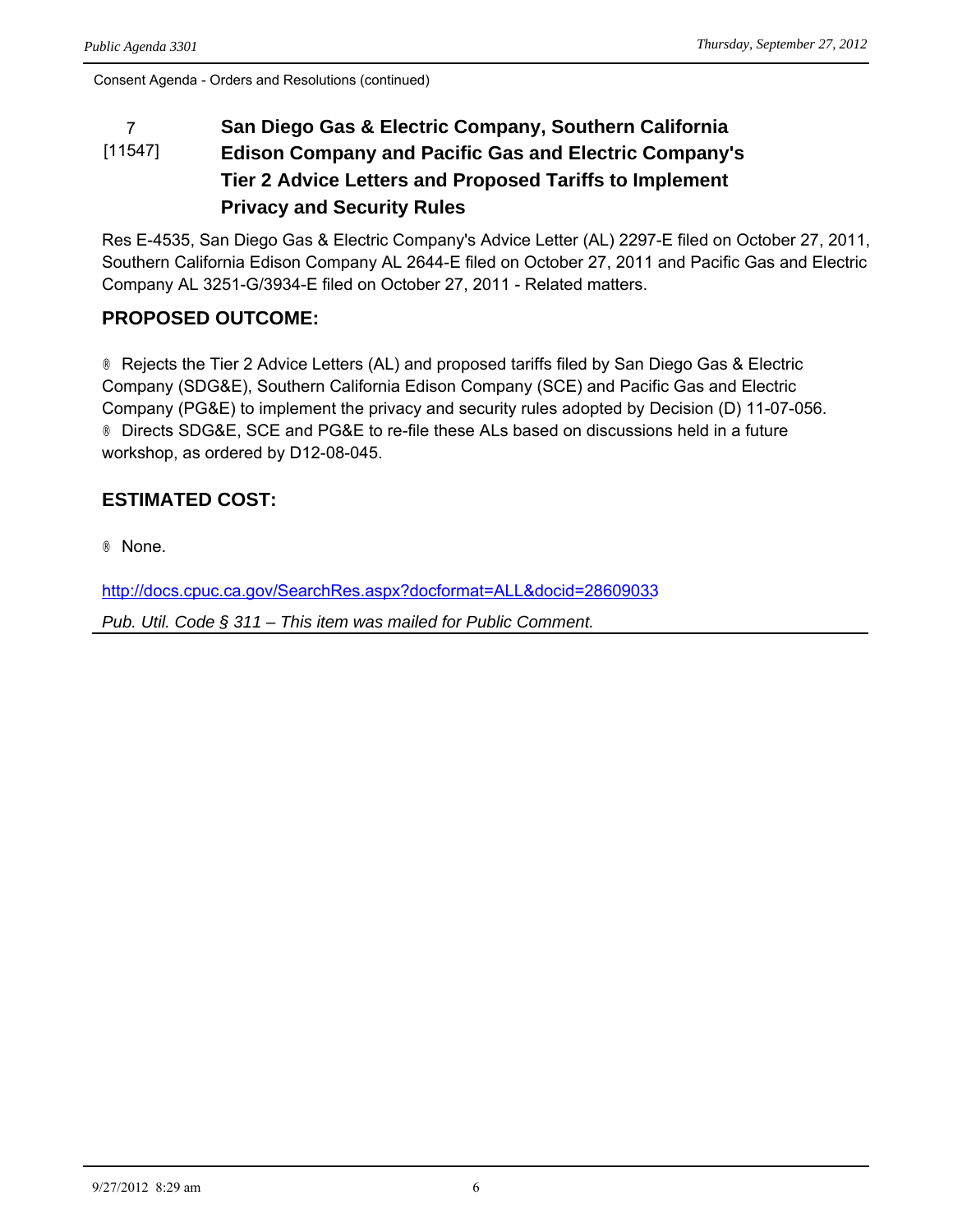#### 8 **San Diego Gas & Electric Company's Two Purchase and**  [11549] **Sale Agreements**

Res E-4538, Advice Letter (AL) 2377-E filed on July 6, 2012 and AL 2377-E-A filed on July 11, 2012 - Related matters.

## **PROPOSED OUTCOME:**

® Approves cost recovery for San Diego Gas & Electric Company's purchase and sale agreements for renewable energy credits with Cabazon Wind Partners LLC and Whitewater Hill Wind Partners LLC.

## **ESTIMATED COST:**

® Costs of these power purchase agreements are confidential at this time.

<http://docs.cpuc.ca.gov/SearchRes.aspx?docformat=ALL&docid=28948106>

*Pub. Util. Code § 311 – This item was mailed for Public Comment.*

## 9 **California Teleconnect Fund Surcharge Rate Increase**

[11551]

Res T-17375

## **PROPOSED OUTCOME:**

® Approves the California Teleconnect Fund surcharge rate increase from 0.079% to 0.59%, effective November 1, 2012, until further revised by the Commission.

## **ESTIMATED COST:**

® Increase in surcharge revenue is \$40.388 million for Fiscal Year (FY) 2012-2013. ® \$80.776 million for FY 2013-2014.

*Pub. Util. Code § 311 – This item was mailed for Public Comment.*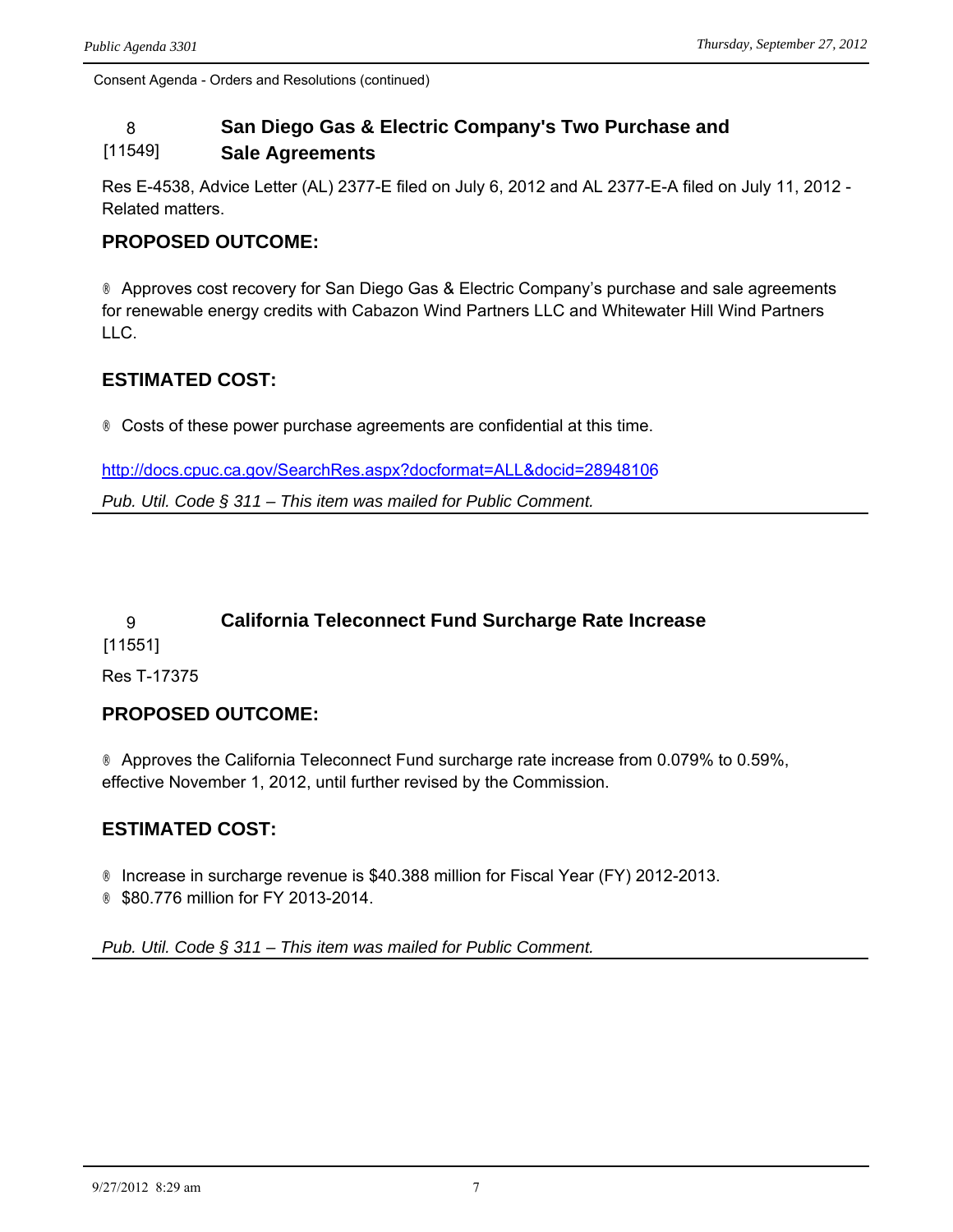## 10 **Extension of Month-to-Month Bridge Funding**

#### [11553]

A11-06-016, A11-06-018, A11-06-019, A11-06-020, A11-06-021, A11-07-015 - Related matters. In the matter of the Application of PacifiCorp for approval of the 2012-2014 California Alternate Rates for Energy and Energy Savings Assistance Program Programs and Budgets.

## **PROPOSED OUTCOME:**

® Approves continued bridge funding starting October 1, 2012, for the Small and Multi-Jurisdictional Utilities, at the same levels and terms as the current bridge period which is set to expire on September 30, 2012.

## **ESTIMATED COST:**

® Approximately \$400,000 per month in Energy Savings Assistance Program Budget. ® Approximately \$1 million per month in California Alternate Rates for Energy Program.

(Comr Simon - ALJ Kim) <http://docs.cpuc.ca.gov/SearchRes.aspx?docformat=ALL&docid=28946806>

*Pub. Util. Code § 311 – This item was mailed for Public Comment. Pub. Util. Code §1701.1 -- This proceeding is categorized as Ratesetting.*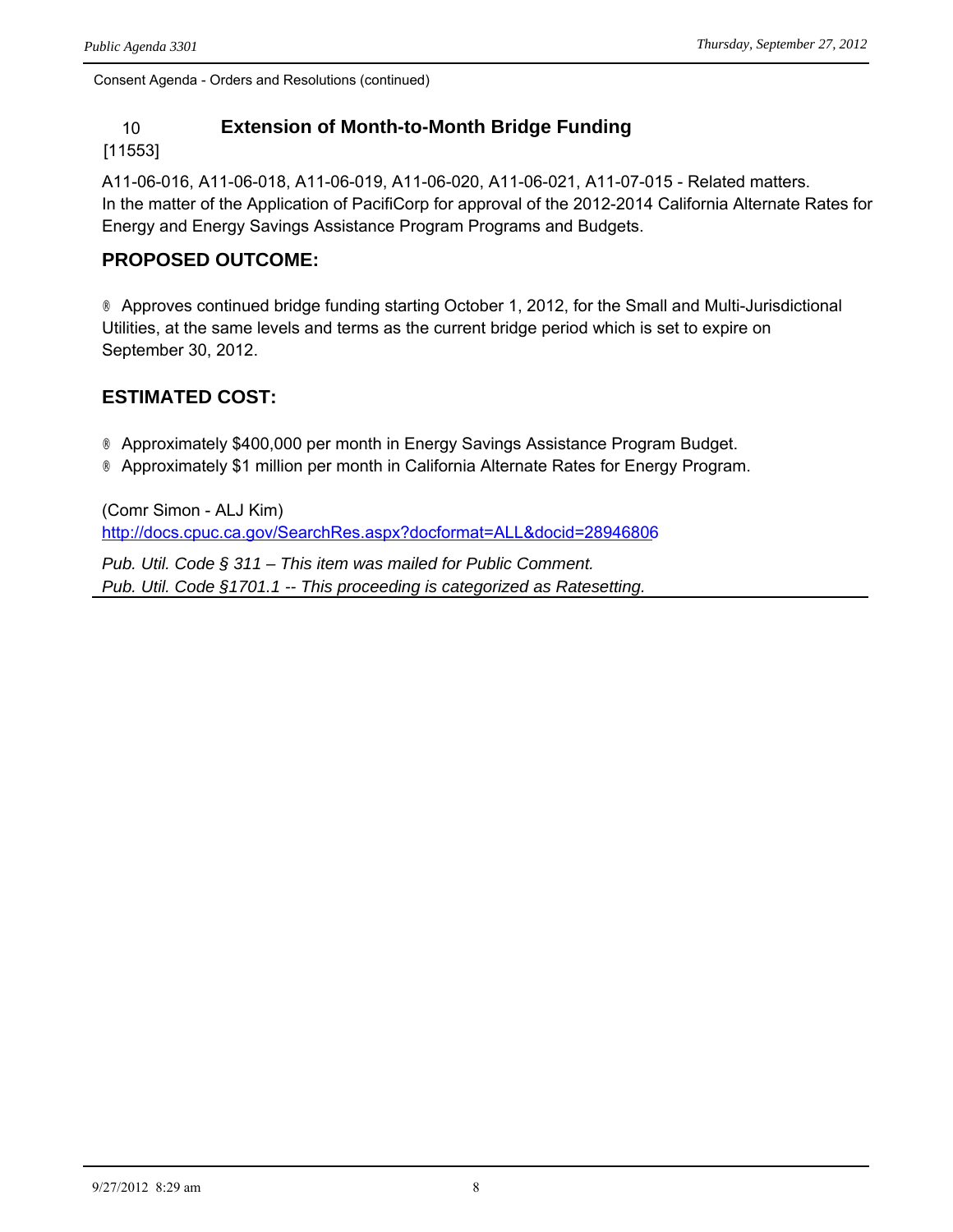## 11 **Petition to Modify Decision 11-12-053**

[11556]

#### A10-03-014

Application of Pacific Gas and Electric Company To Revise Its Electric Marginal Costs, Revenue Allocation, and Rate Design, including Real Time Pricing, to Revise its Customer Energy Statements, and to Seek Recovery of Incremental Expenditures.

## **PROPOSED OUTCOME:**

® Denies Petition of Modification of Decision 11-12-053, filed by Western Manufactured Housing Communities Association, to revise the Schedule ET Discount applicable to Mobile Home Park Master Meter Customers.

® Closes the proceeding.

## **ESTIMATED COST:**

® None.

(Comr Peevey - ALJ Pulsifer) <http://docs.cpuc.ca.gov/SearchRes.aspx?docformat=ALL&docid=26471670>

*Pub. Util. Code § 311 – This item was mailed for Public Comment. Pub. Util. Code §1701.1 -- This proceeding is categorized as Ratesetting.*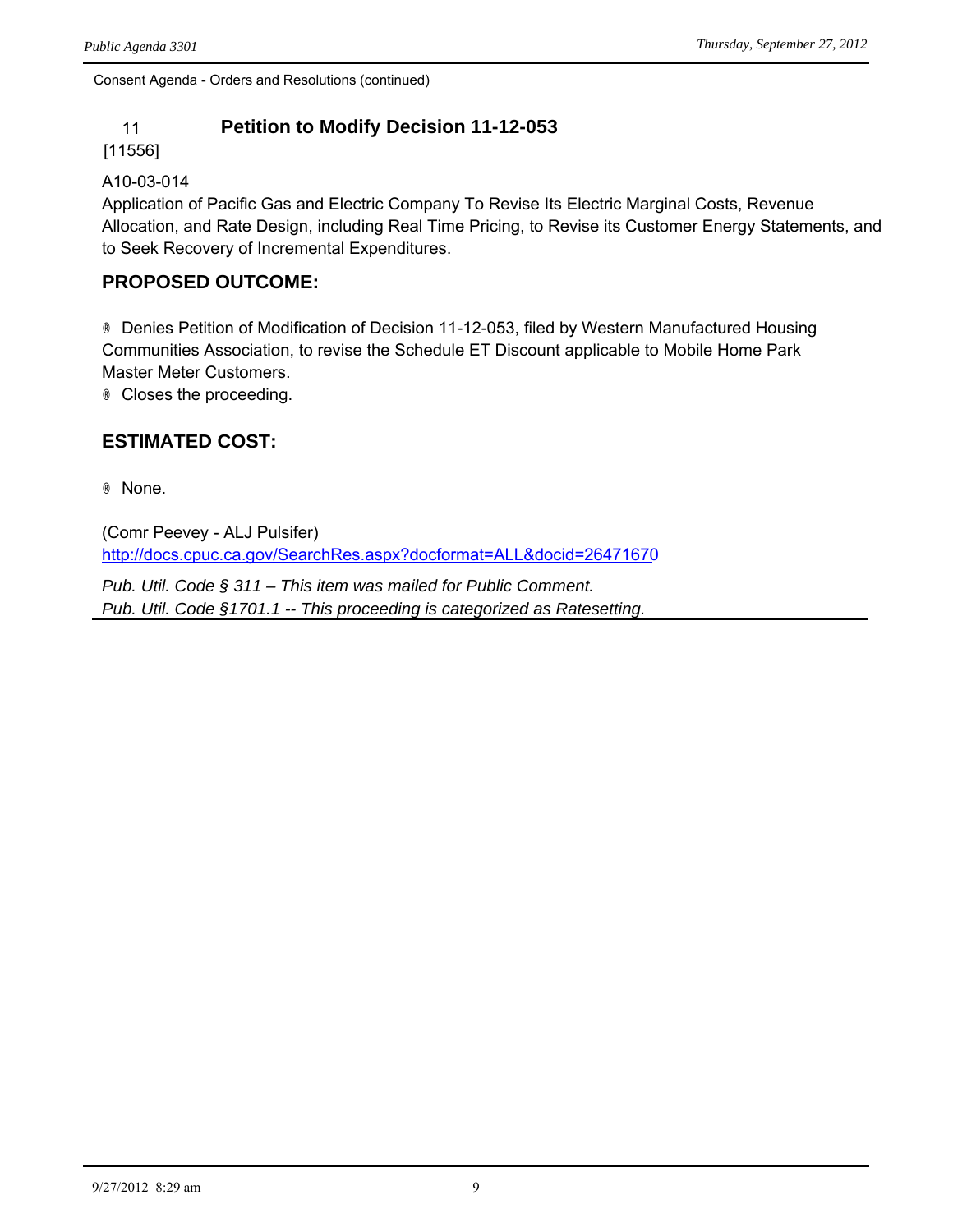#### 12 **New Fiscal Agent for the Inland Empire Regional Broadband**  [11558] **Consortium**

Res T-17379

## **PROPOSED OUTCOME:**

® Approves SmartRiverside as the fiscal agent for the Inland Empire Regional Broadband Consortium (in Riverside and San Bernardino Counties) under the California Advanced Services Fund's Rural and Urban Regional Broadband Consortia Grant Account.

## **ESTIMATED COST:**

® None.

<http://docs.cpuc.ca.gov/SearchRes.aspx?docformat=ALL&docid=28167432> *Pub. Util. Code § 311 – This item was mailed for Public Comment.*

#### 13 **California-American Water Company to Establish a**  [11561] **Memorandum Account to Track Costs For the Main San Gabriel Groundwater Basin**

Res W-4930, Advice Letter 952 filed on June 15, 2012 - Related matters.

## **PROPOSED OUTCOME:**

® Authorizes California-American Water Company to establish the Main San Gabriel Groundwater Basin Contamination Memorandum Account.

## **ESTIMATED COST:**

® None.

<http://docs.cpuc.ca.gov/SearchRes.aspx?docformat=ALL&docid=28504538>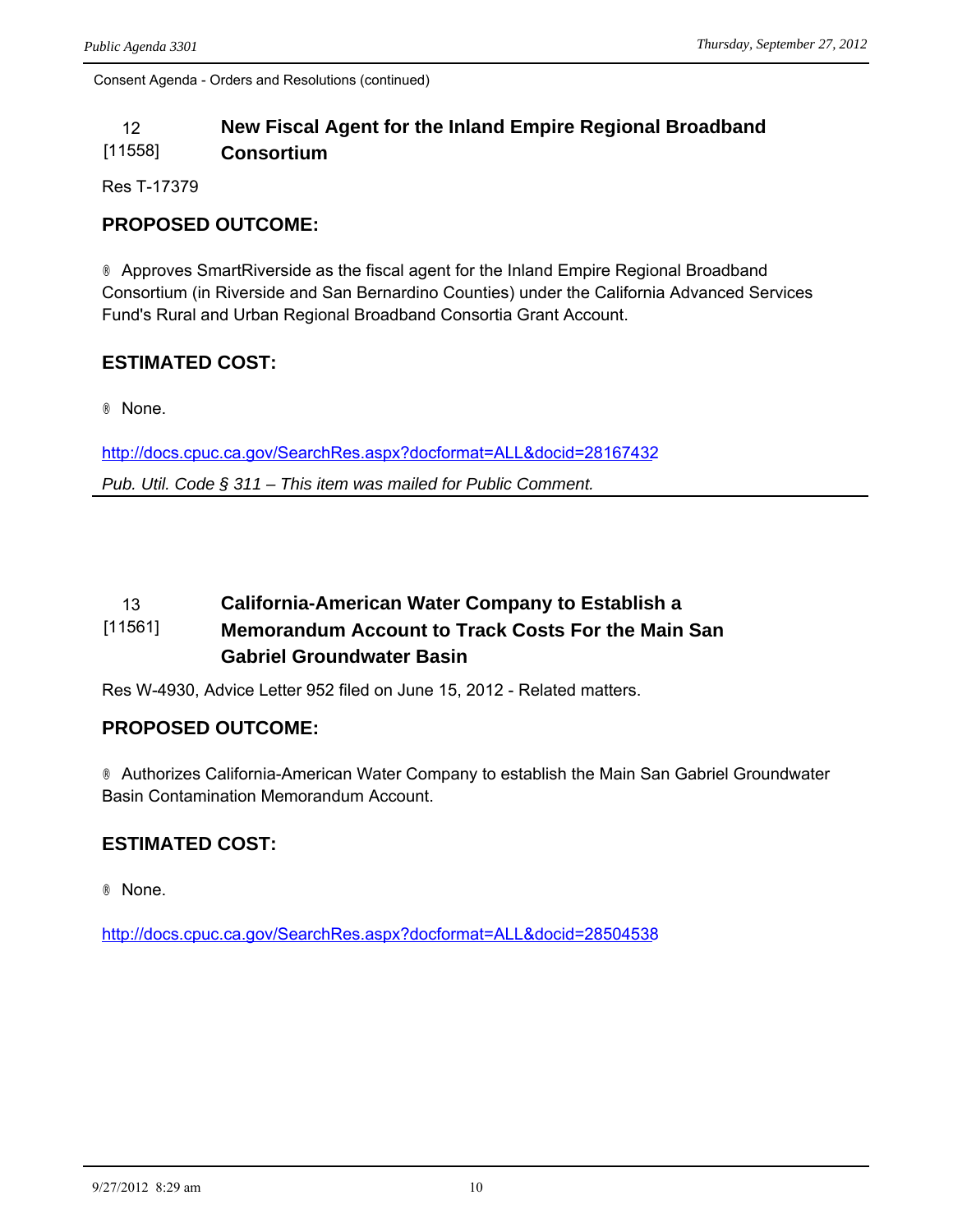#### 14 **Ivan Valentino Ivanov for a Passenger Stage Corporation**  [11569] **Certificate**

A12-05-022

## **PROPOSED OUTCOME:**

® Grants the application of Ivan Valentino Ivanov to operate as an on-call passenger stage corporation between points in Alameda, Contra Costa, Marin, Napa, San Francisco, San Joaquin, San Mateo, Santa Clara, Solano and Sonoma Counties, and San Francisco, Oakland, and San Jose International Airports.

® Establishes a zone of rate freedom.

® Closes the proceeding.

## **ESTIMATED COST:**

® None.

(Exam Hagan) <http://docs.cpuc.ca.gov/SearchRes.aspx?docformat=ALL&docid=27105577>

*Pub. Util. Code §1701.1 -- This proceeding is categorized as Ratesetting.*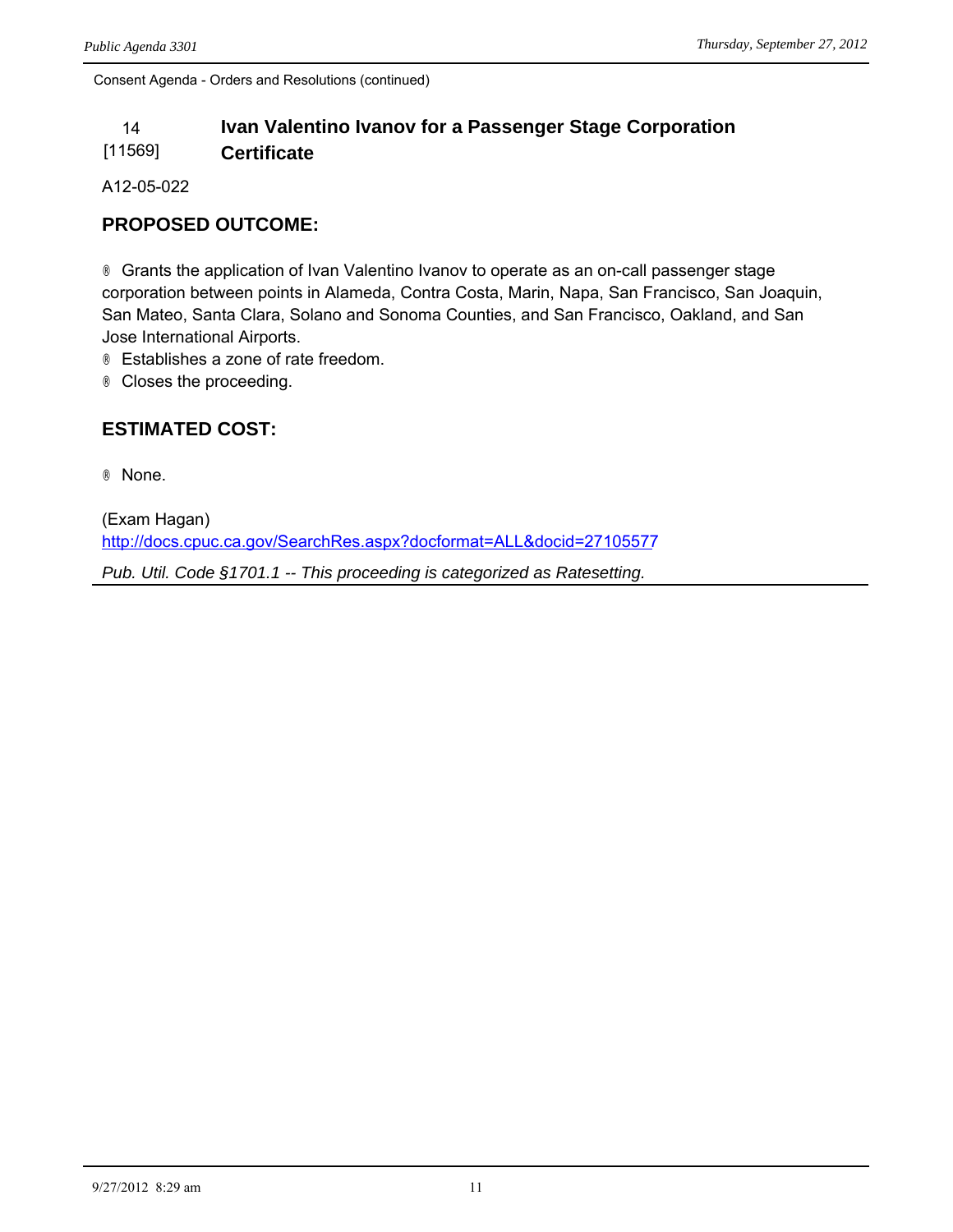#### 15 **Abu Al Kassim Mohamed Agag, Mohamed A. Hussain, and**  [11570] **Dina Mahgoub Ahmed Agag for a Passenger Stage Corporation Certificate**

A12-06-001

## **PROPOSED OUTCOME:**

® Grants the application of Abu Al Kassim Mohamed Agag, Mohamed A. Hussain, and Dina Mahgoub Ahmed Agag to operate as an on-call passenger stage corporation between points in Alameda, Contra Costa, Marin, Napa, San Francisco, San Joaquin, San Mateo, Santa Clara, Solano, and Sonoma Counties and San Francisco, Oakland, and San Jose International Airports. ® Establishes a zone of rate freedom.

® Closes the proceeding.

## **ESTIMATED COST:**

® None.

(Exam Hagan) <http://docs.cpuc.ca.gov/SearchRes.aspx?docformat=ALL&docid=27104142>

*Pub. Util. Code §1701.1 -- This proceeding is categorized as Ratesetting.*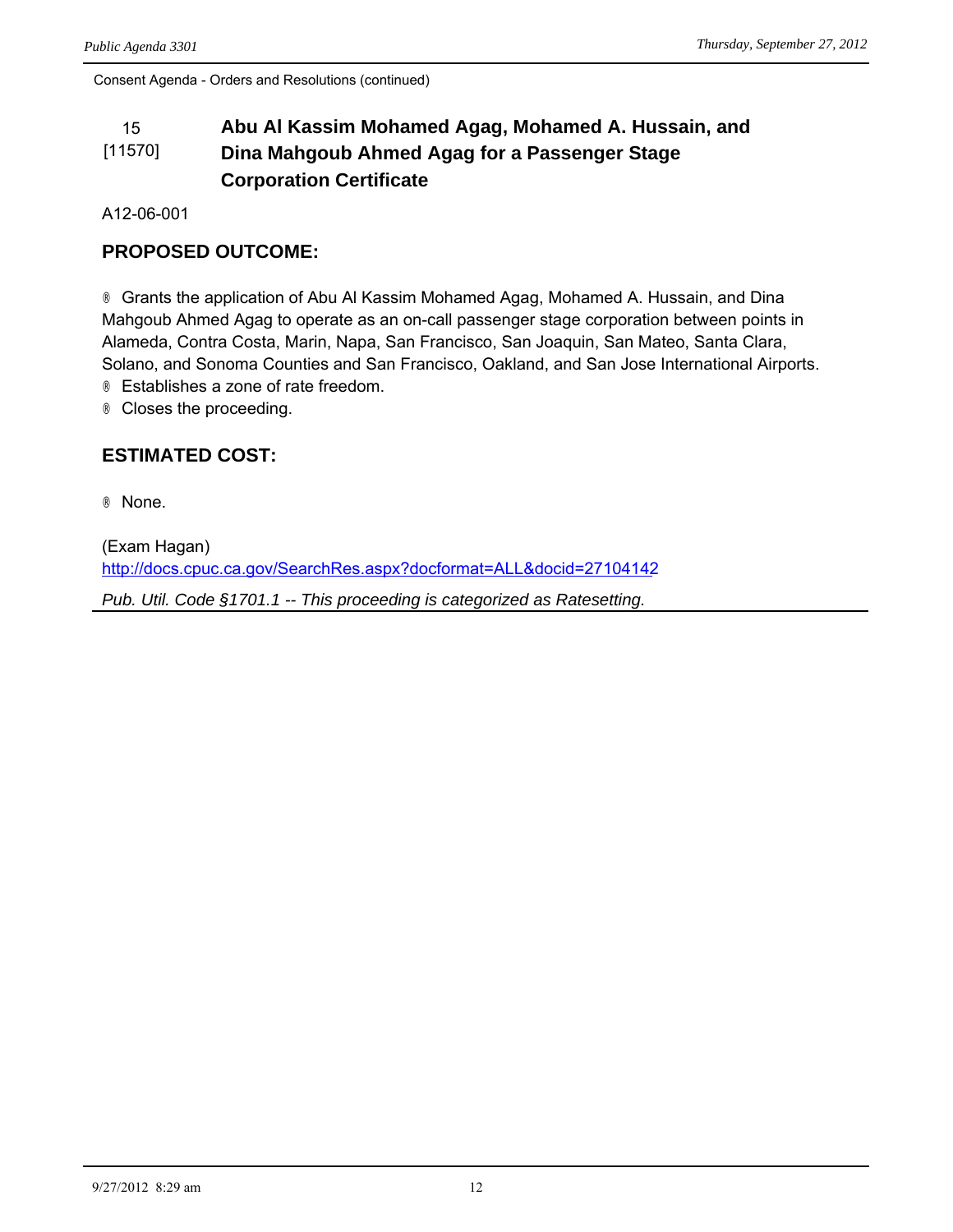#### 16 **Cuong Huu Nguyen for a Passenger Stage Corporation**  [11571] **Certificate**

A12-06-015

### **PROPOSED OUTCOME:**

® Grants the application of Cuong Huu Nguyen to operate as an on-call passenger stage corporation between points in Alameda, Contra Costa, Marin, Napa, San Francisco, San Joaquin, San Mateo, Santa Clara, Solano, and Sonoma Counties and San Francisco, Oakland, and San Jose International Airports.

® Establishes a zone of rate freedom.

® Closes the proceeding.

#### **ESTIMATED COST:**

® None.

(Exam Hagan)

<http://docs.cpuc.ca.gov/SearchRes.aspx?docformat=ALL&docid=27106234>

*Pub. Util. Code §1701.1 -- This proceeding is categorized as Ratesetting.*

## 17 **Southern California Gas Company's Waiver for Chevron USA**

[11572]

Res G-3475, Southern California Gas Company's Advice Letter 4358-G filed on April 17, 2012 - Related matters.

#### **PROPOSED OUTCOME:**

® Approves Southern California Gas Company's request for a one-time, non-precedential waiver for Chevron USA from a portion of its three-year commitment for backbone transportation service rights from Southern California Gas Company.

#### **ESTIMATED COST:**

® None.

<http://docs.cpuc.ca.gov/SearchRes.aspx?docformat=ALL&docid=27155585>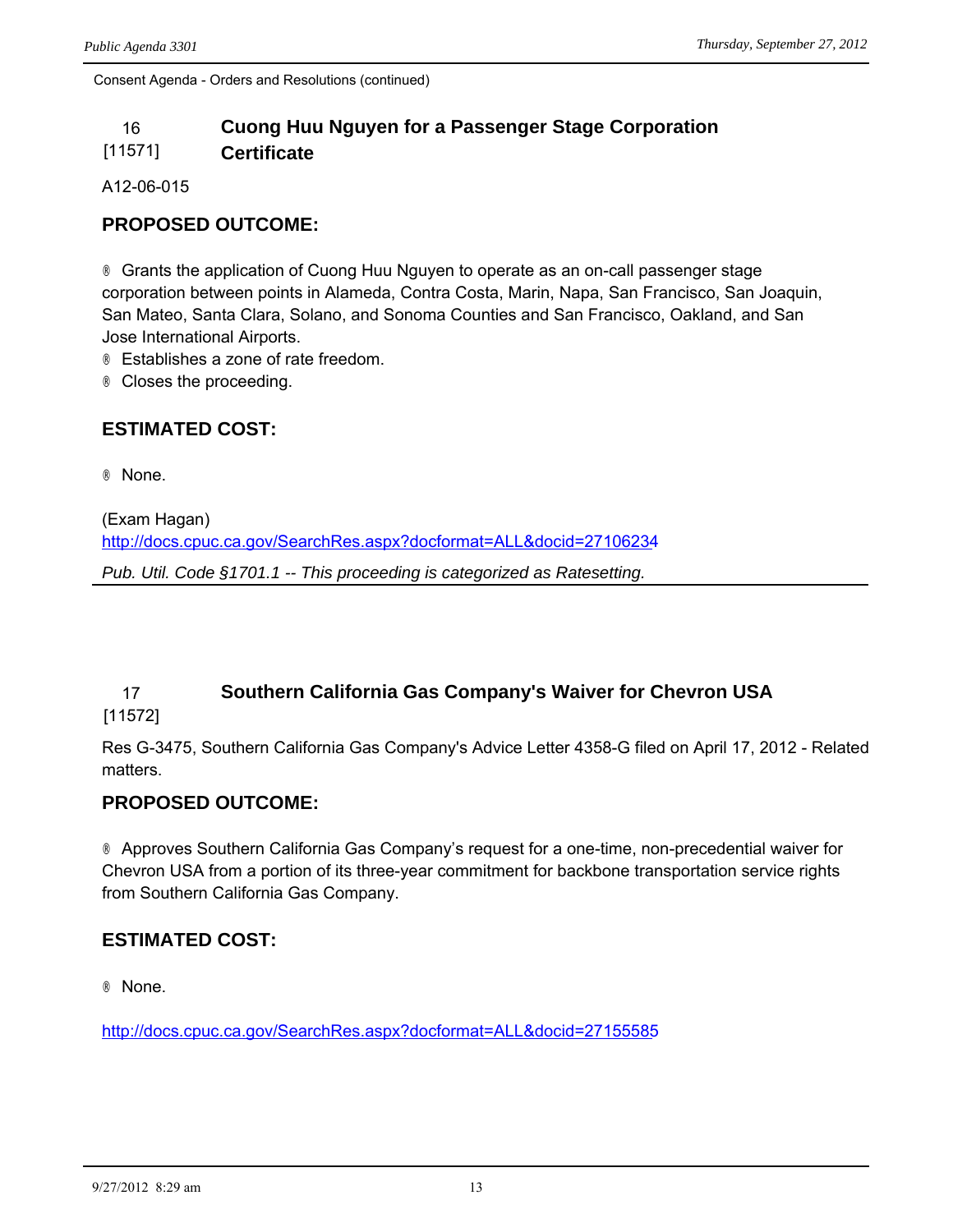#### 18 **Golden State Water Company to Establish the Income Tax**  [11576] **Repair Regulations Implementation Memorandum Account**

Res W-4932, Supplemental Advice Letter 1498-WB filed on August 28, 2012 - Related matters.

## **PROPOSED OUTCOME:**

® Authorizes Golden State Water Company to establish the Income Tax Repair Regulations Implementation Memorandum Account for the limited purpose of tracking the necessary costs for implementing the new repair regulations incurred prior to January 1, 2013, the effective date of Golden State's current general rate case Application 11-07-017.

## **ESTIMATED COST:**

® Capped at \$900,000.

<http://docs.cpuc.ca.gov/SearchRes.aspx?docformat=ALL&docid=28950829>

## 19 **Order Extending Statutory Deadline**

[11583]

C11-10-024 Rolando Menendez vs. Pacific Gas and Electric Company.

## **PROPOSED OUTCOME:**

® Extension of statutory deadline from October 20, 2012, to July 20, 2013.

## **ESTIMATED COST:**

® None.

(Comr Florio - ALJ Weatherford) <http://docs.cpuc.ca.gov/SearchRes.aspx?docformat=ALL&docid=27152072> *Pub. Util. Code §1701.1 -- This proceeding is categorized as Adjudicatory.*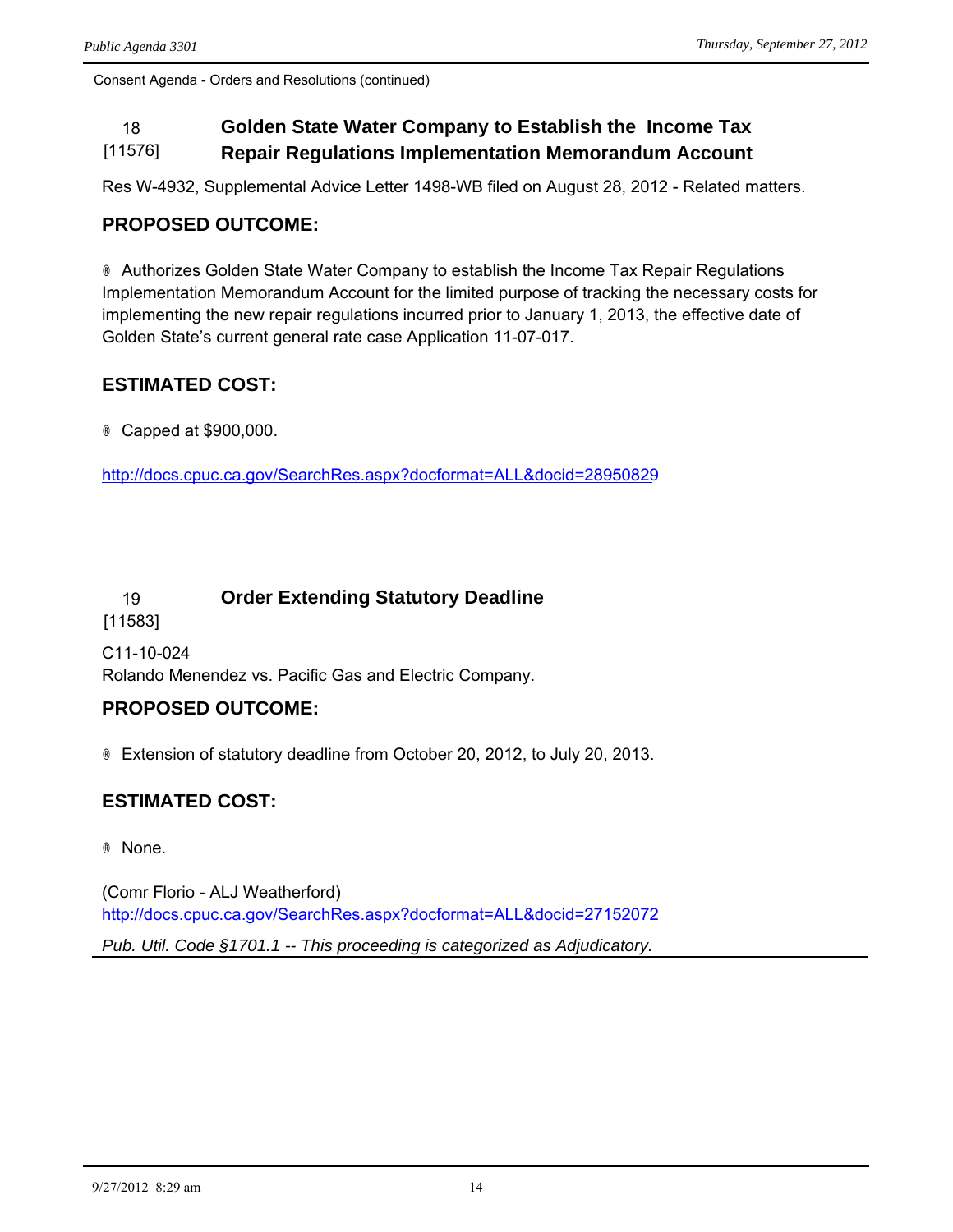## 20 **Order Extending Statutory Deadline**

[11585]

#### I12-01-007

Order Instituting Investigation on the Commission's Own Motion into the Operations and Practices of Pacific Gas and Electric Company to Determine Violations of Public Utilities Code Section 451, General Order 112, and Other Applicable Standards, Laws, Rules and Regulations in Connection with the San Bruno Explosion and Fire on September 9, 2010.

### **PROPOSED OUTCOME:**

® Extends statutory deadline for resolution of proceeding to January 12, 2014.

## **ESTIMATED COST:**

® None.

(Comr Peevey - ALJ Wetzell) <http://docs.cpuc.ca.gov/SearchRes.aspx?docformat=ALL&docid=27152513>

*Pub. Util. Code §1701.1 -- This proceeding is categorized as Adjudicatory.*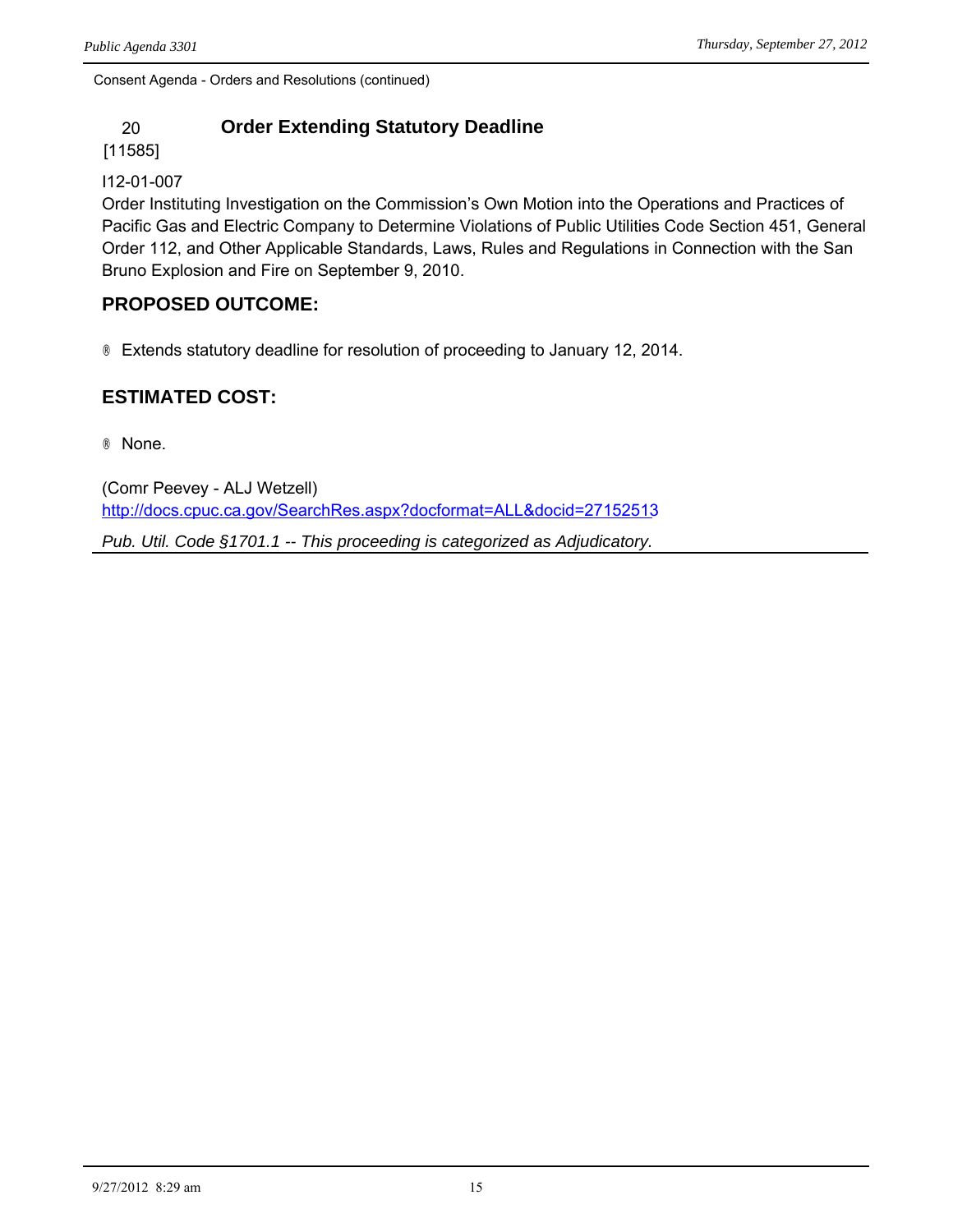#### 21 **G3 USA Telecom, Inc. for a Certificate of Public Convenience**  [11592] **and Necessity**

#### A12-03-020

Application of G3 Telecom USA Inc. for a Certificate of Public Convenience and Necessity to Operate as a Provider of Resold Interexchange Service Within the State of California.

### **PROPOSED OUTCOME:**

® Grants the application of G3 Telecom USA, Inc. for a certificate of Public Convenience and Necessity authorizing the provision of resold inter-exchange services in this state. ® Closes the proceeding.

## **ESTIMATED COST:**

® None.

(Comr Sandoval - ALJ Prestidge) <http://docs.cpuc.ca.gov/SearchRes.aspx?docformat=ALL&docid=25740490>

*Pub. Util. Code §1701.1 -- This proceeding is categorized as Ratesetting.*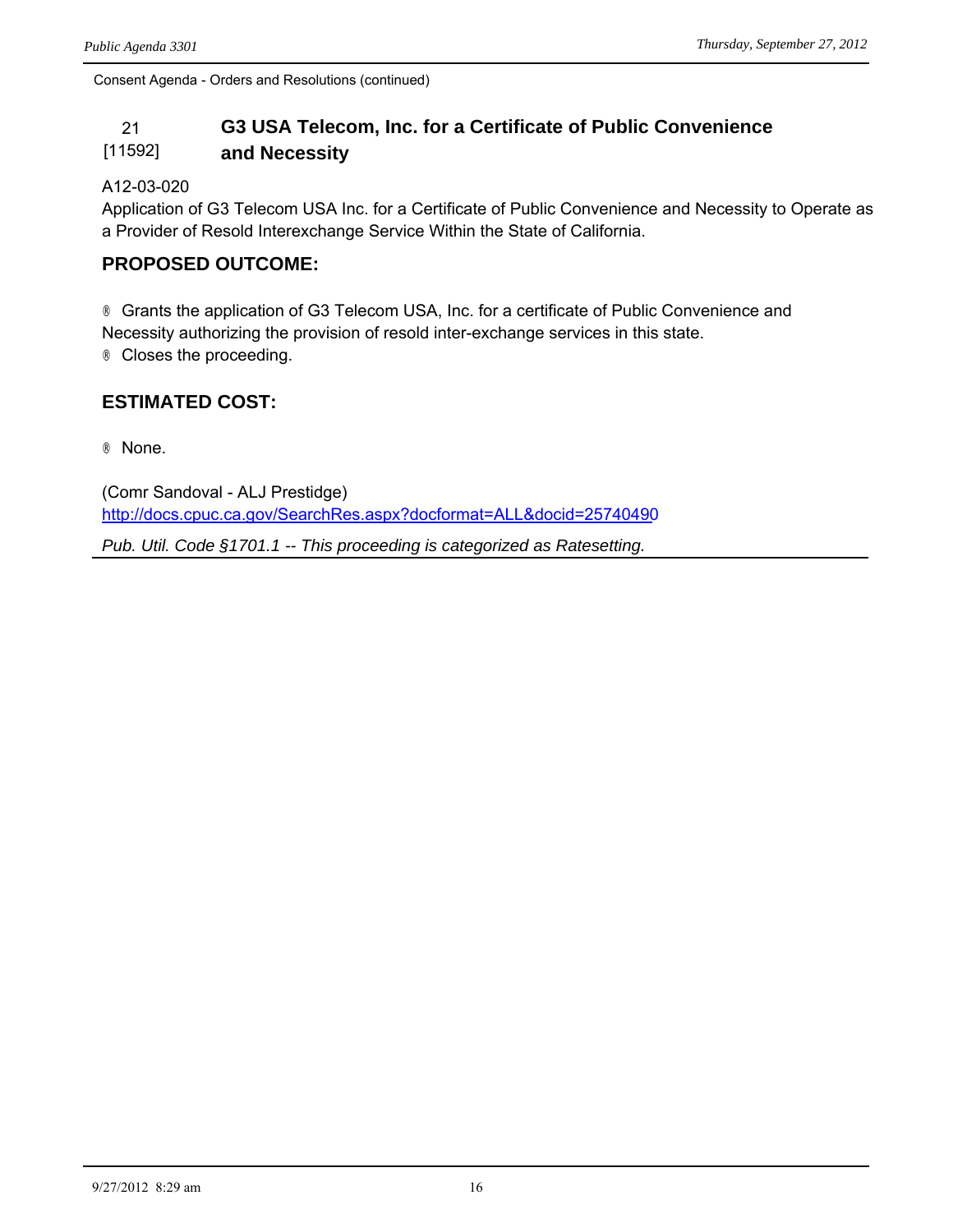#### 22 **Petition of Price Indexing Cases Settlement Class to Modify**  [11594] **Implementation of Decision 10-01-024**

R09-07-029

Order Instituting Rulemaking Adopting Rules to Account for the Consideration Allocated to California Core Natural Gas Ratepayers Under Settlements of Natural Gas Antitrust Cases I-IV.

## **PROPOSED OUTCOME:**

® Modifies Implementation of Decision 10-01-024.

® Closes the proceeding.

## **ESTIMATED COST:**

® None.

(Comr Simon - ALJ Clark) <http://docs.cpuc.ca.gov/SearchRes.aspx?docformat=ALL&docid=28954263>

*Pub. Util. Code §1701.1 -- This proceeding is categorized as Ratesetting.*

## 23 **Order Extending Statutory Deadline**

[11597]

C11-06-014

Maria Carmen Ozuna and Serapio Garcia vs. Southern California Edison Company.

## **PROPOSED OUTCOME:**

® Extension of statutory deadline to April 1, 2013.

## **ESTIMATED COST:**

® None.

(Comr Florio - ALJ Colbert) *Pub. Util. Code §1701.1 -- This proceeding is categorized as Adjudicatory.*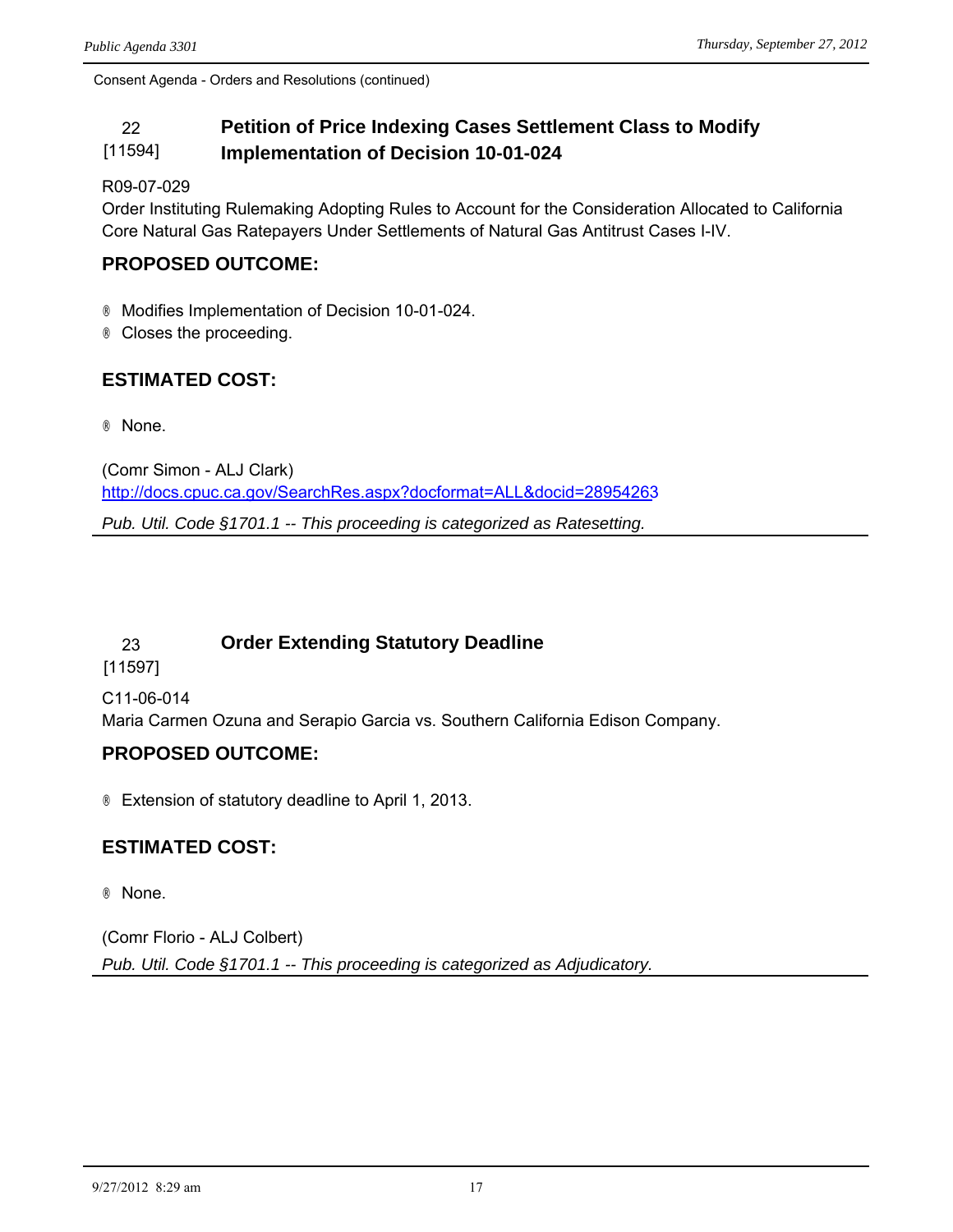## **Regular Agenda**

## **Regular Agenda - Energy Resolutions and Written Reports**

#### 24 **Pacific Gas and Electric Company's Agreements for the**  [11496] **Procurement of Renewable Energy Credits**

Res E-4520, Advice Letter (AL) 3600-E filed on January 26, 2010, AL 3632-E filed on March 12, 2010, AL 3854-E filed on June 2, 2011 and AL 3862-E filed on June 16, 2011 - Related matters.

### **PROPOSED OUTCOME:**

® Denies cost recovery for Pacific Gas and Electric Company's agreements for renewable energy credits, also referred to as green attributes, with Barclays Bank PLC, Sierra Pacific Industries, and TransAlta Corporation.

## **ESTIMATED COST:**

® None.

<http://docs.cpuc.ca.gov/SearchRes.aspx?docformat=ALL&docid=27861252>

*Pub. Util. Code § 311 – This item was mailed for Public Comment.*

Agenda 3299, Item 49 8/23/2012 (Staff); Agenda 3300, Item 36 9/13/2012 (Sandoval)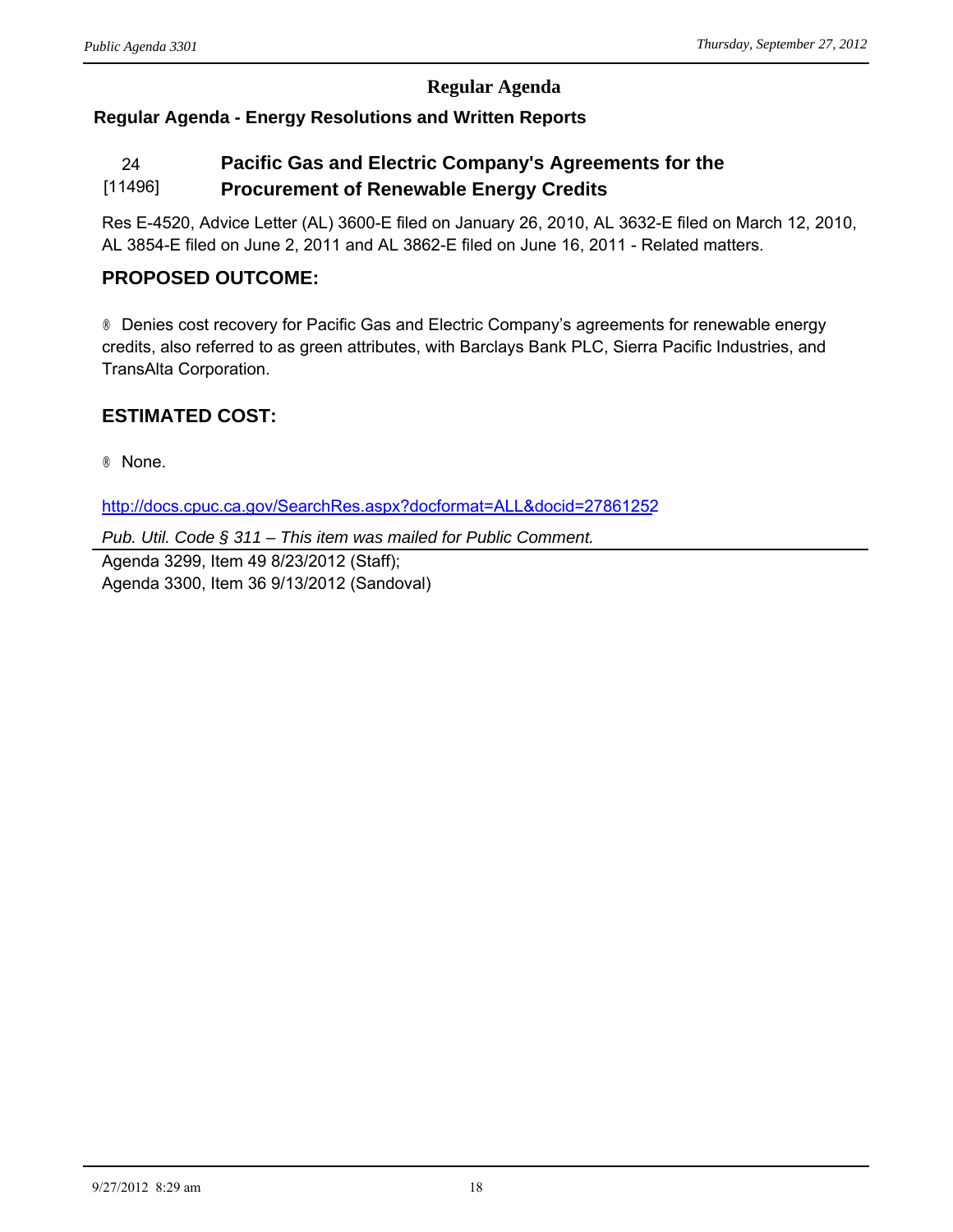Regular Agenda - Energy Resolutions and Written Reports (continued)

# 25 **Directs Investor-Owned Utilities to File a Supplement To**

[11515] **Modify Their Home Area Network Implementation Plans**

Res E-4527, Pacific Gas and Electric Company Advice Letter (AL) 3956-E filed on November 28, 2011, Southern California Edison Company's AL 2662-E filed on November 29, 2011 and San Diego Gas & Electric Company's AL 2307-E filed on November 29, 2011 - Related matters.

## **PROPOSED OUTCOME:**

® Directs Pacific Gas and Electric Company, Southern California Edison Company and San Diego Gas & Electric Company to revise their respective "Home Area Network Implementation Plan" filings to satisfy the intent and requirements of Ordering Paragraph 11 of the California Public Utilities Commission's Customer Data Access & Privacy Decision 11-07-056.

## **ESTIMATED COST:**

® None.

<http://docs.cpuc.ca.gov/SearchRes.aspx?docformat=ALL&docid=28949960>

*Pub. Util. Code § 311 – This item was mailed for Public Comment.* Agenda 3300, Item 37 9/13/2012 (Staff)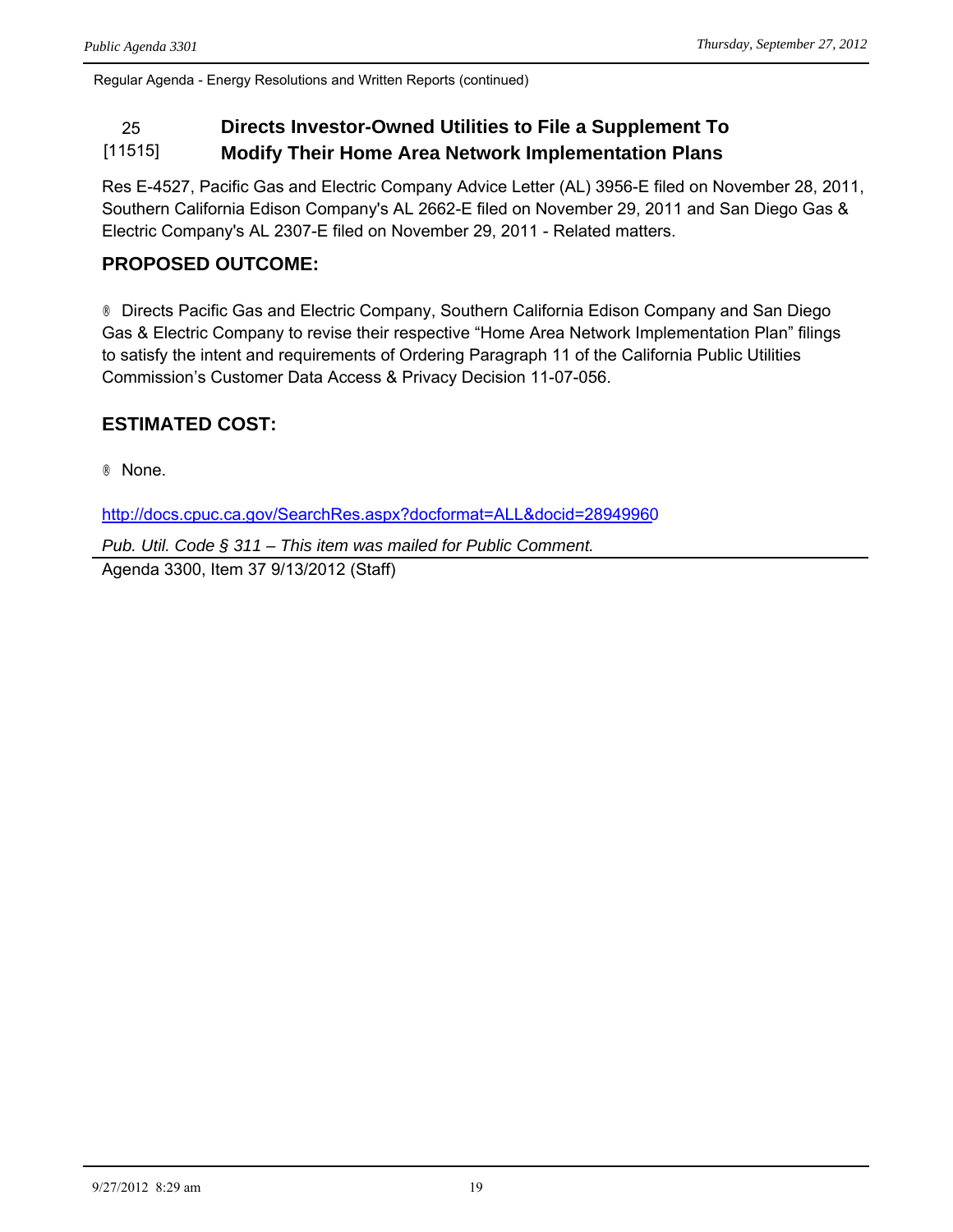Regular Agenda - Energy Resolutions and Written Reports (continued)

#### 26 **Pacific Gas and Electric Company's Amended and Restated**  [11534] **Power Purchase Agreement With Bottle Rock Power LLC - OPTION A**

Res E-4521, Advice Letter 4048-E filed on May 25, 2012 - Related matters.

### **PROPOSED OUTCOME:**

® Denies cost recovery for the amended and restated power purchase agreement between Pacific Gas and Electric Company and Bottle Rock Power LLC, owned by private investment companies.

### **ESTIMATED COST:**

® Actual costs are confidential at this time.

<http://docs.cpuc.ca.gov/SearchRes.aspx?docformat=ALL&docid=27845797>

*Pub. Util. Code § 311 – This item was mailed for Public Comment.* Agenda 3300, Item 38 9/13/2012 (Sandoval)

26a OPTION B

[11535]

Advice Letter 4048-E filed on May 25, 2012 - Related matters.

#### **PROPOSED OUTCOME:**

® Approves cost recovery for the amended and restated power purchase agreement between Pacific Gas and Electric Company and Bottle Rock Power LLC, owned by private investment companies.

## **ESTIMATED COST:**

® Actual costs are confidential at this time.

<http://docs.cpuc.ca.gov/SearchRes.aspx?docformat=ALL&docid=27836696>

*Pub. Util. Code § 311 – This item was mailed for Public Comment.*

Agenda 3300, Item 38a 9/13/2012 (Sandoval)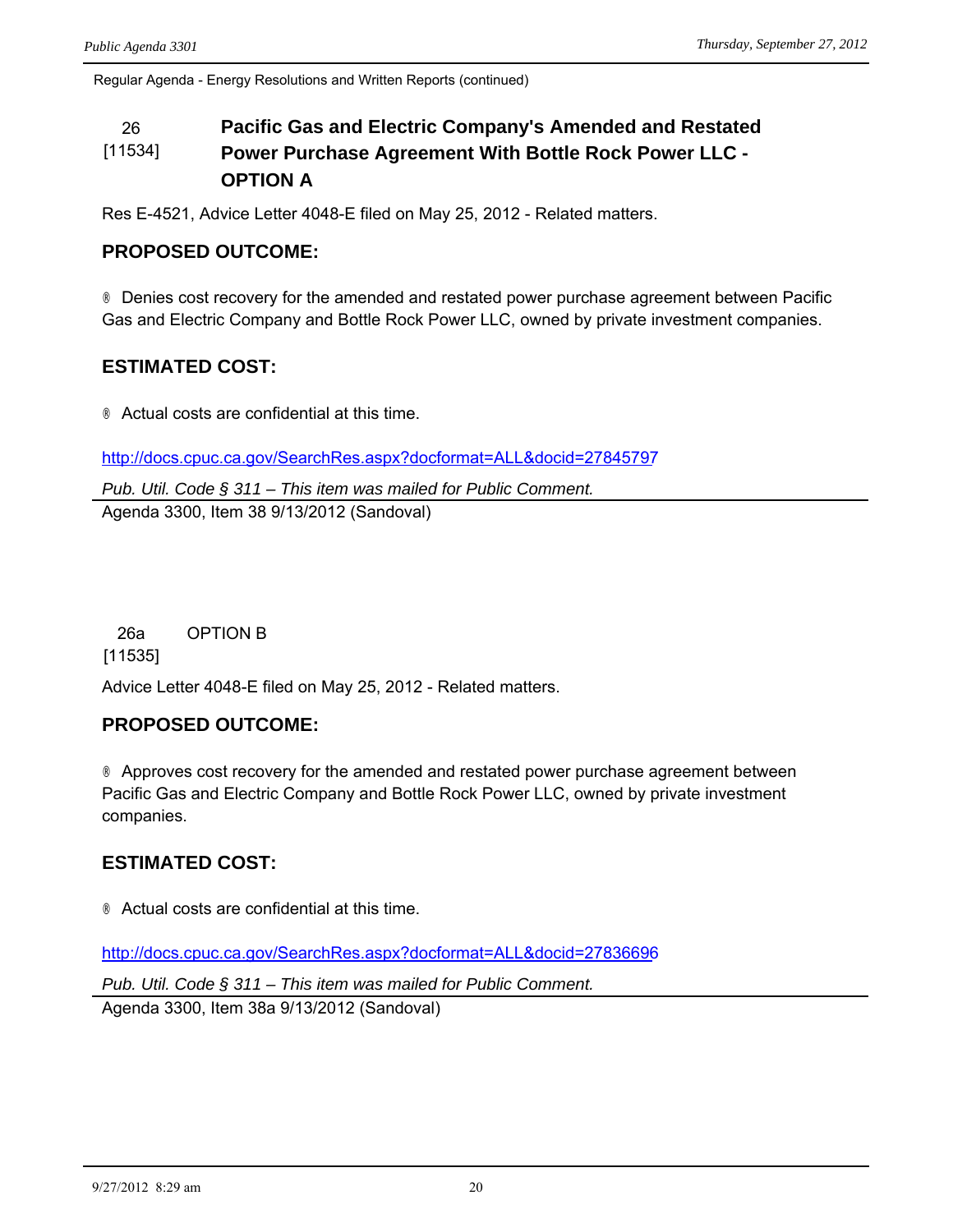#### **Regular Agenda - Communication Orders**

## 27 **Revisions to Basic Telephone Service**

[10844]

R09-06-019

Order Instituting Rulemaking Regarding Revisions to the California High Cost Fund B Program.

## **PROPOSED OUTCOME:**

® Adopts an updated definition of basic telecommunications service offered by any carriers of last resort.

- ® The revised definition is designed to:
- ® Consolidate and streamline existing listings of service elements.
- ® Apply technology-neutral terminology and definitions.
- ® Avoid degrading standards necessary to meet essential universal service needs.

## **ESTIMATED COST:**

® No specific cost changes anticipated in basic rates.

(Comr Peevey - ALJ Pulsifer) <http://docs.cpuc.ca.gov/SearchRes.aspx?docformat=ALL&docid=26216449>

*Pub. Util. Code § 311 – This item was mailed for Public Comment. Pub. Util. Code §1701.1 -- This proceeding is categorized as Quasi-Legislative.* Agenda 3286, Item 52 12/15/2011 (Staff); Agenda 3287, Item 62 1/12/2012 (Peevey); Agenda 3288, Item 29 2/1/2012 (Peevey); Agenda 3290, Item 41 3/8/2012 (Ferron); Agenda 3292, Item 68 4/19/2012 (Florio); Agenda 3294, Item 38 5/24/2012 (Sandoval); Agenda 3296, Item 43 6/21/2012 (Florio); Agenda 3297, Item 36 7/12/2012 (Simon); Agenda 3298, Item 36 8/2/2012 (Pub. Util. Code §311(e)); Agenda 3299, Item 50 8/23/2012 (Sandoval)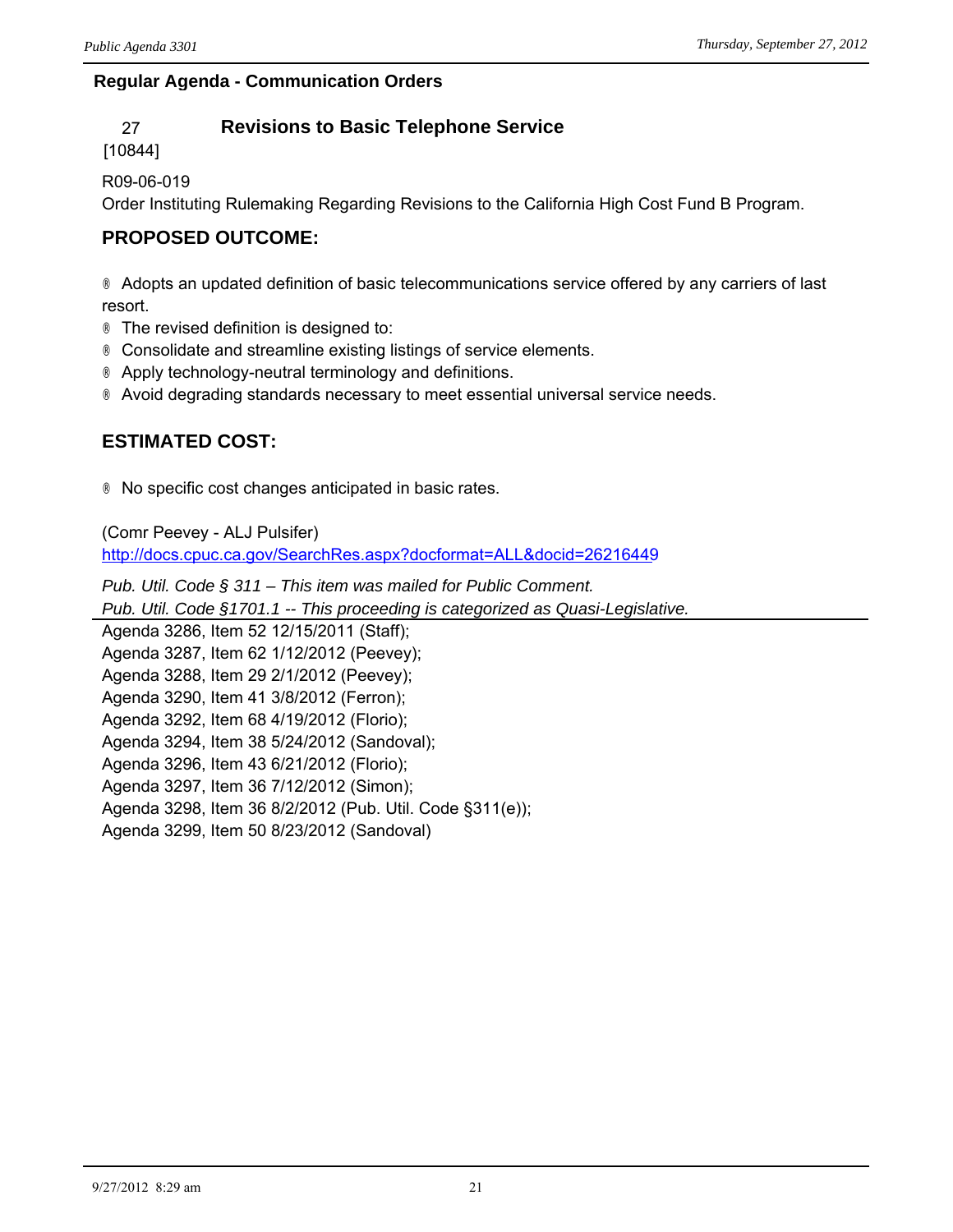Regular Agenda - Communication Orders (continued)

27a ALTERNATE TO ITEM 10844 [11471]

## **PROPOSED OUTCOME:**

Updates and consolidates requirements for residential basic telephone service for telephone corporations offering basic service. Substantive differences between the Alternate Proposed Decision (APD) and Revision 5 of the Proposed Decision exist in the following areas:

® The APD establishes tariff filing requirements.

® The APD requires that basic service be offered at monthly rates with no contracts, and on a stand-alone basis unless an exemption is obtained, but also allows other options.

® The APD requires that all basic service providers provide a dependable voice-grade connection to the public telephone network, with compliance requirements depending on the technology used.

® The APD requires that all incoming calls be provided without per-minute or per-call charges.

® In addition to flat rate basic service for calling within specified geographic areas, the APD requires some basic service providers, and allows the others, to offer measured rate service in the same geographic areas.

® The APD requires 911/Enhanced 911 location accuracy and reliability comparable to that required of existing wireline carriers.

® The APD requires that customers be allowed to choose, without charge, whether to have a listing included, or not, in a White Pages directory and/or directory assistance.

® The APD retains access to operator services as a separate element of basic service.

® The APD retains free access to 800 and 8YY toll-free services, with no per-minute or per-call charges.

® The APD defers service quality issues for all basic service providers to Rulemaking 11-12-001. In the meantime, basic service providers using non-traditional technologies must meet service quality requirements applicable to Uniform Regulatory Framework Carriers of Last Resort.

## **ESTIMATED COST:**

® No specific cost changes anticipated in basic rates.

(Comr Florio) <http://docs.cpuc.ca.gov/SearchRes.aspx?docformat=ALL&docid=28949422>

Agenda 3298, Item 36a 8/2/2012 (Pub. Util. Code §311(e)); Agenda 3299, Item 50a 8/23/2012 (Sandoval)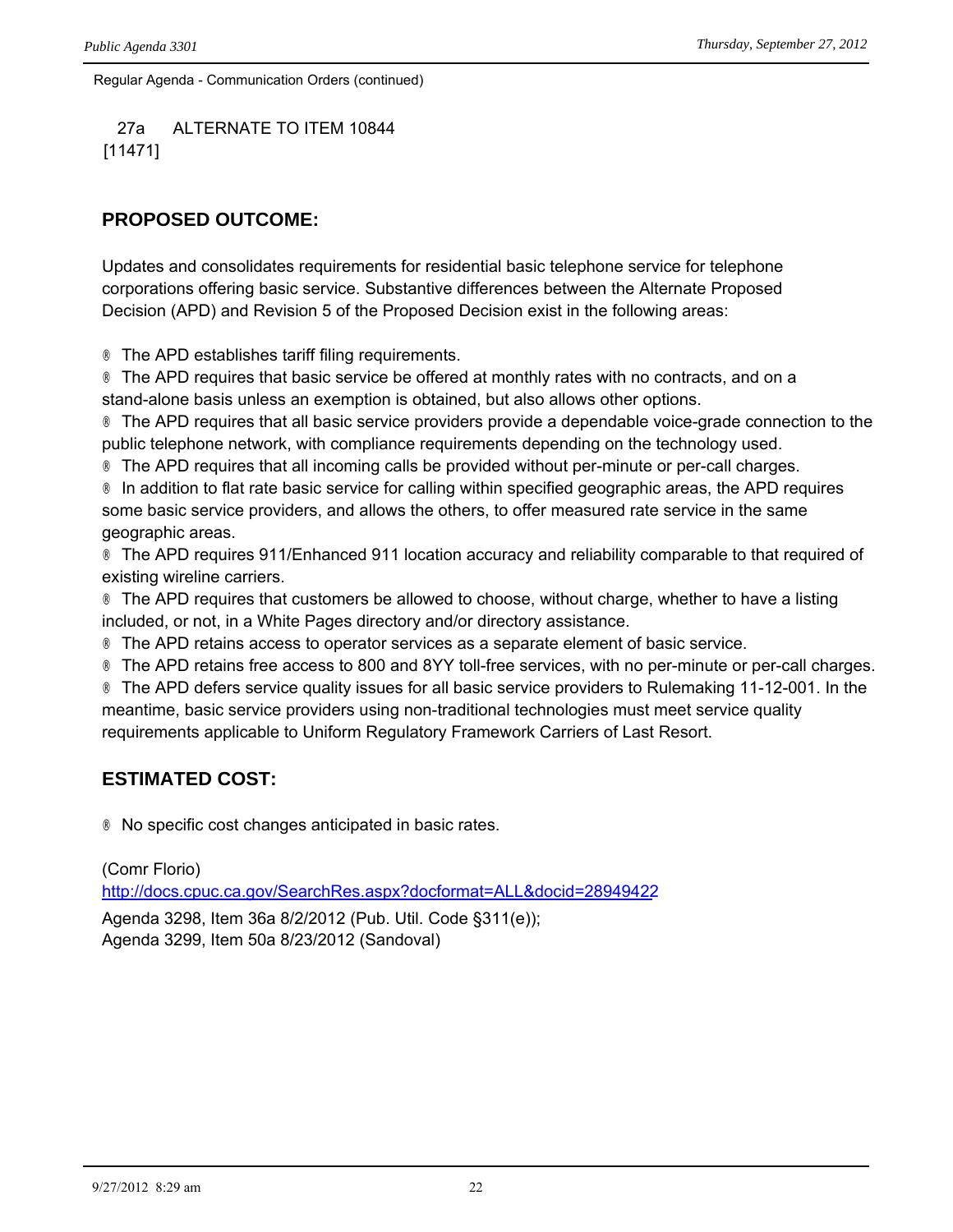## **Regular Agenda - Legal Division Matters**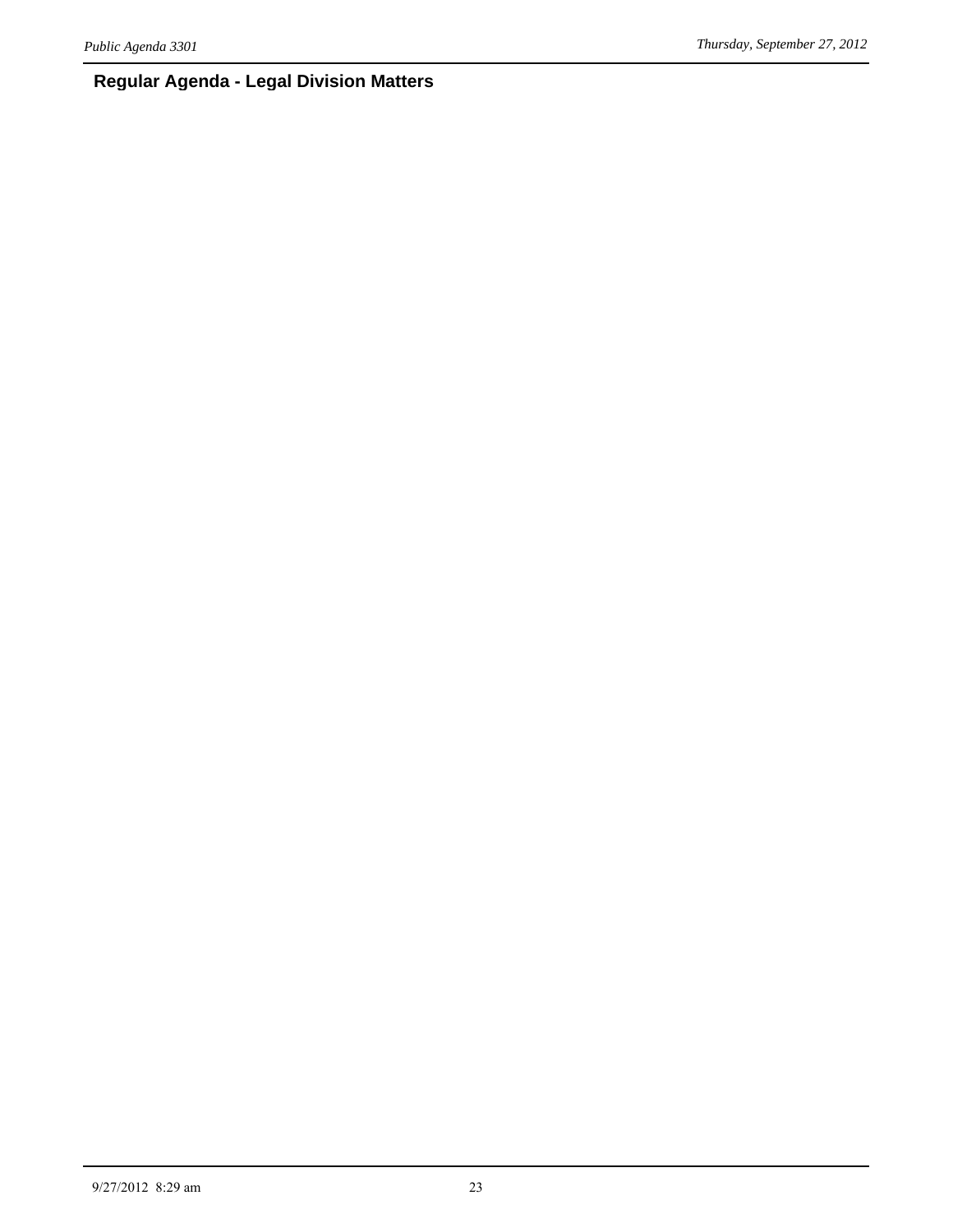## **Regular Agenda - Legislative and Other Matters**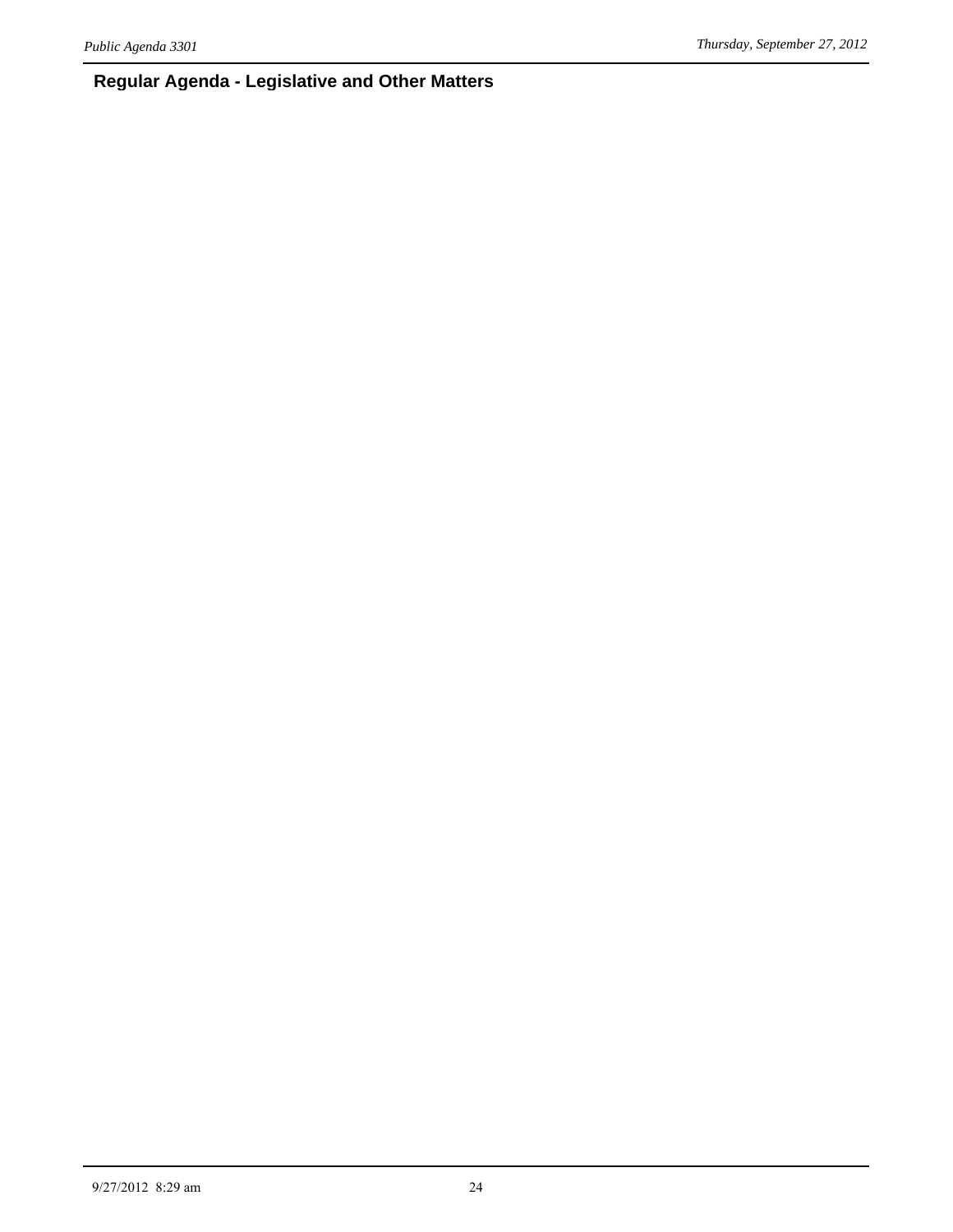## **Regular Agenda - Commissioner Reports**

#### 28 **Commissioner Simon's Discussion and Action to the Low**  [11566] **Income Oversight Board**

Proposed Appointment to the Low Income Oversight Board. <http://docs.cpuc.ca.gov/SearchRes.aspx?docformat=ALL&docid=28168115>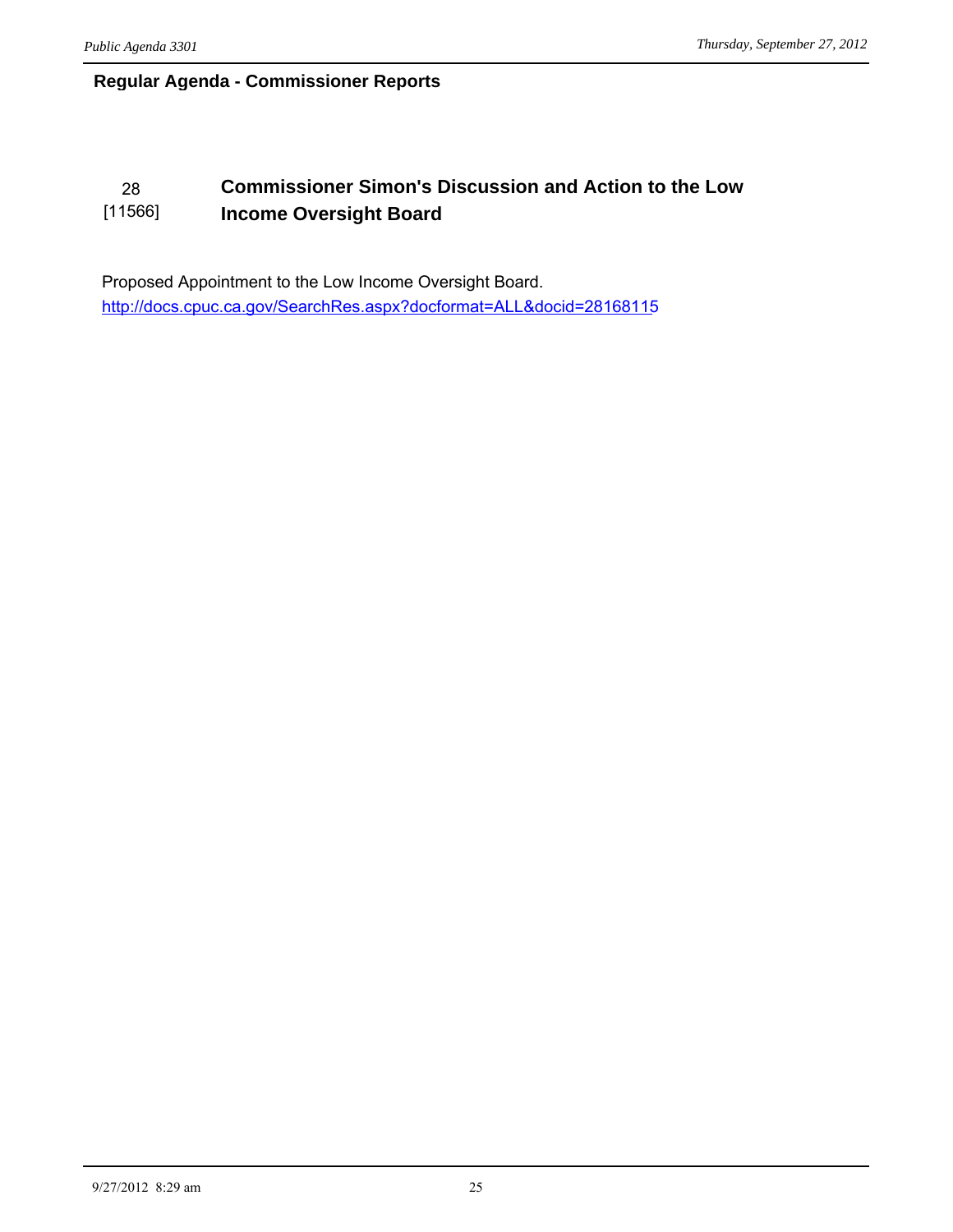### **Regular Agenda - Management Reports and Resolutions**

#### 29 **Report and Discussion by Consumer Protection and Safety**  [11579] **Division on Recent Safety Program Activities**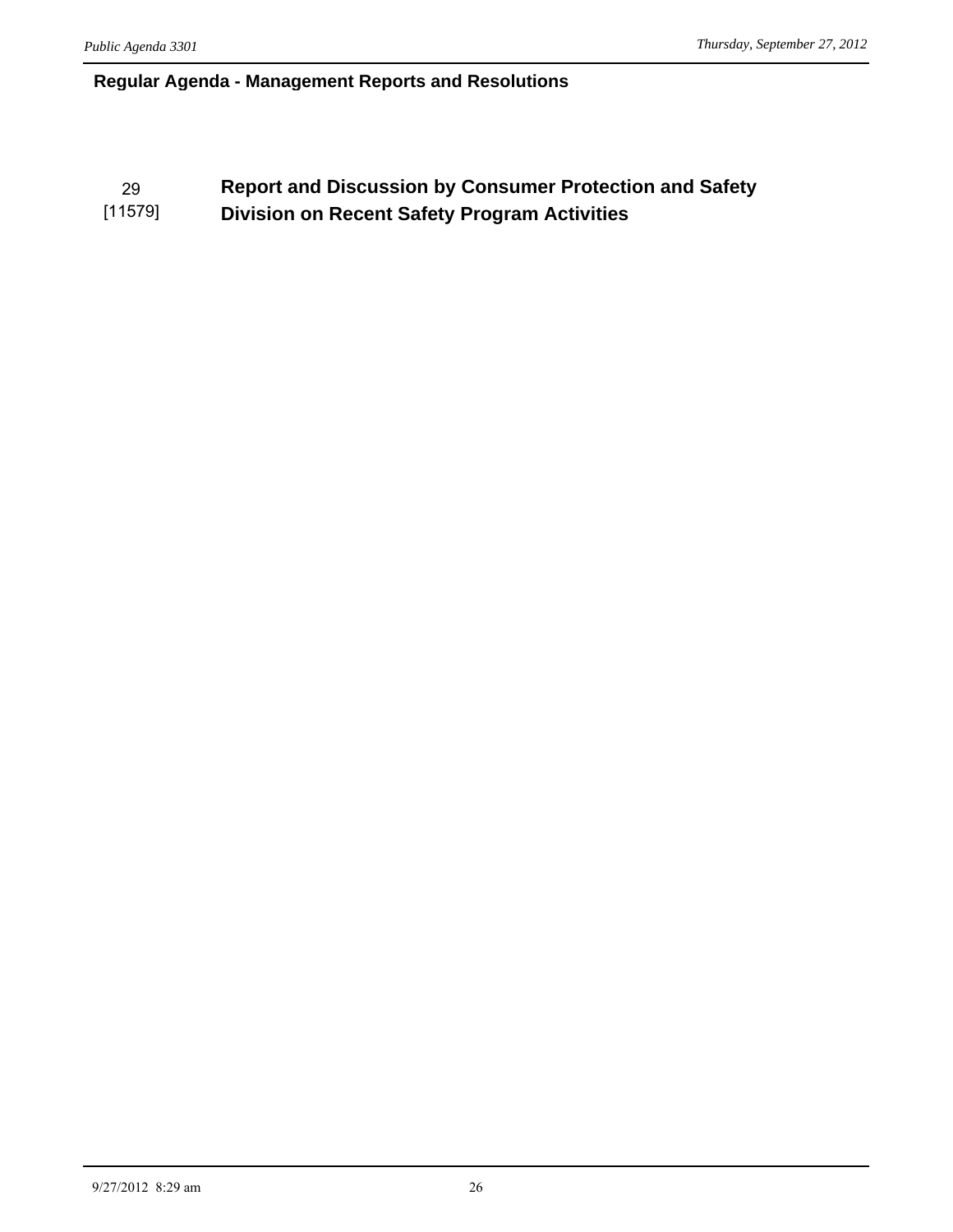### **Closed Session**

*This notice is furnished under Government Code Sections 11125 and 11126.3. The Commission will meet in Closed Session following the Public Session of its regularly scheduled meeting. In the Closed Session, the Commission may consider personnel matters as provided under Government Code Section 11126(a), institution of proceedings or disciplinary actions against any person or entity under the jurisdiction of the Commission as provided under Government Code Sections 11126(d)(2) and 11126(e)(2)(C)(i), and pending litigation as provided under Government Code Section 11126(e). Additional items may be added to the closed session agenda pursuant to Gov. Code Section 11126.3(d). If in Closed Session the Commission votes to appoint, employ, or dismiss a public employee, the Commission will thereafter reconvene in Open Session to make the disclosures required by Government Code Sections 11125.2 and 11126.3(f).*

### **Closed Session - Applications for Rehearing**

### 30 **Conference with Legal Counsel - Application for Rehearing** [11541]

Compilation of applications for rehearing recently filed with the Commission.

*Gov. Code § 11126(e)(2)(B)(i), allows this item to be considered in Closed Session.*

#### 31 (Rev.) [11542] **Conference with Legal Counsel - Application for Rehearing**

#### I09-12-016

Disposition of application for rehearing of Decision (D) 12-02-032 and related motion to stay D12-02-032 by TracFone Wireless, Inc. D12-02-032 issued in phase 1 of an adjudicatory investigation (I.09-12-016). It determined that TracFone is a telephone corporation operating as a public utility in California, that user fees and public purpose surcharges apply to the prepaid wireless telephony services TracFone provides in California, and that TracFone is ultimately responsible for those user fees and public purpose surcharges. The challenged decision also determined that TracFone violated provisions of the Public Utilities Code and Commission orders and decisions in failing to pay those fees and surcharges.

*Gov. Code § 11126(e)(2)(B)(i), allows this item to be considered in Closed Session.* 09/17/2012 - This revision was not shown on the Agenda mailed to the public.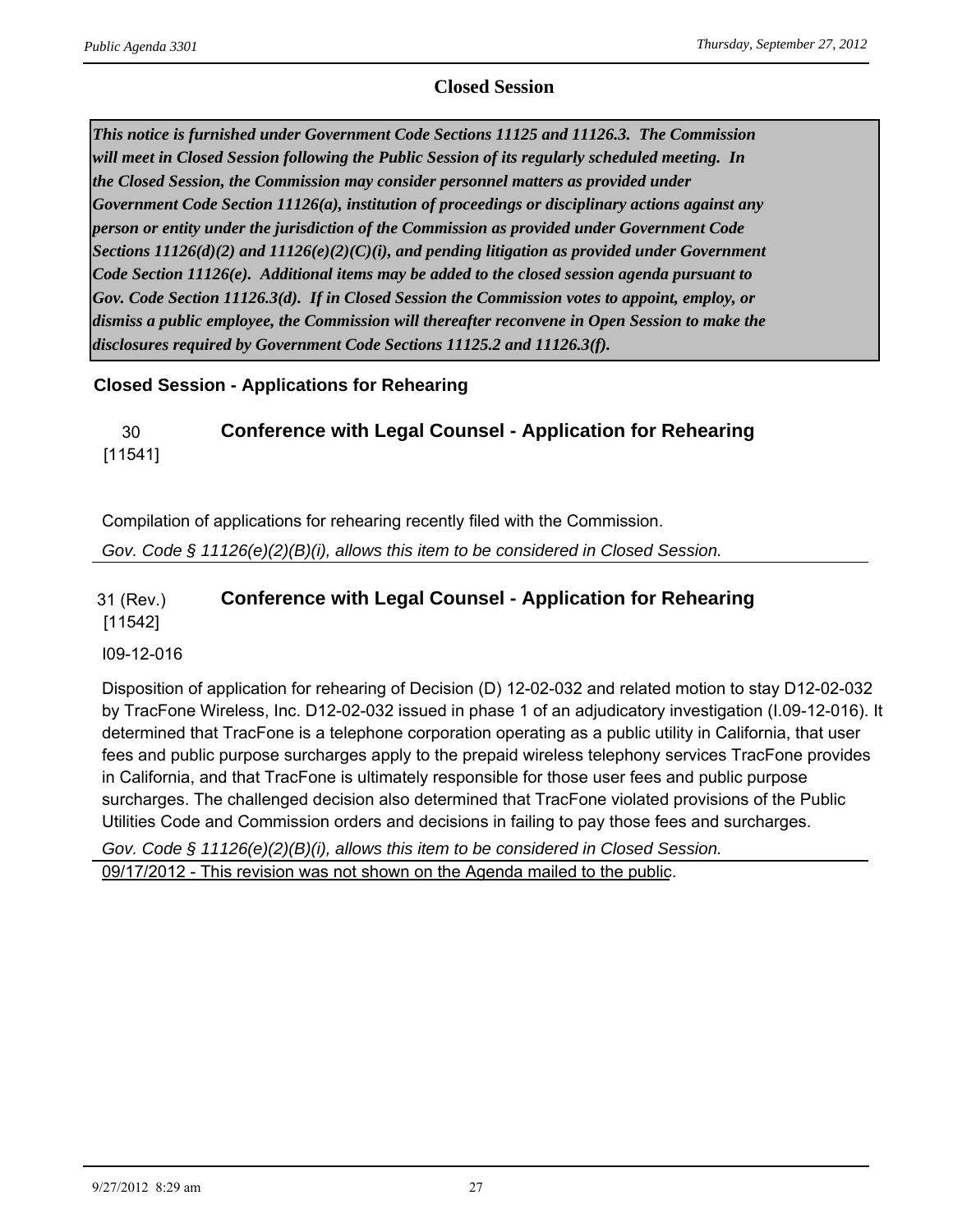### **Closed Session - Initiation of Litigation - Non-Federal**

Consideration of possible Commission initiation of, or intervention in, litigation. *Gov. Code § 11126(e)(2)(C)(i) and/or § 11126(d)(2), allows this item to be considered in Closed Session.*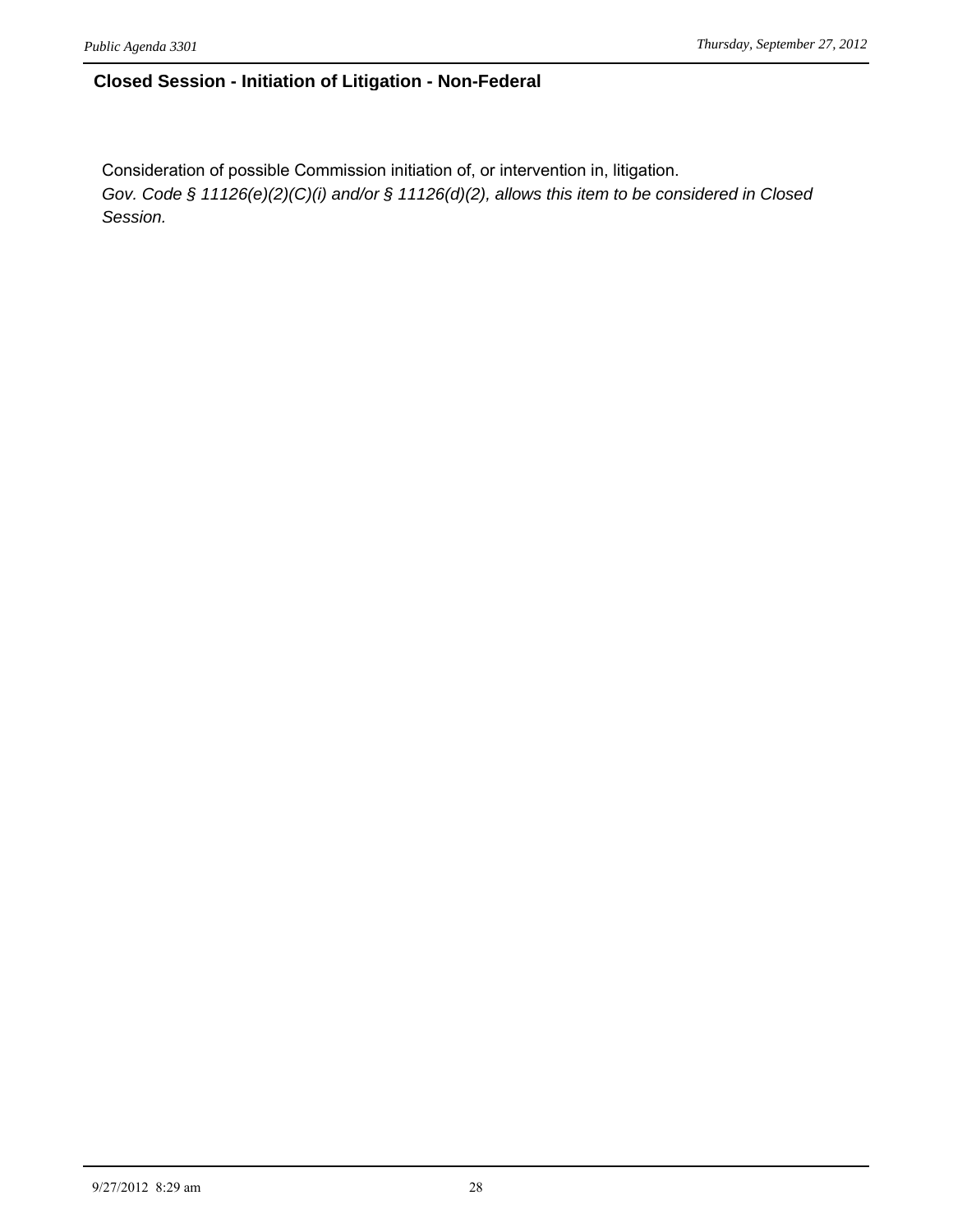### **Closed Session - Threatened Litigation - Non-Federal**

Significant exposure to litigation

*Gov. Code § 11126(e)(2)(B), allows this item to be considered in Closed Session*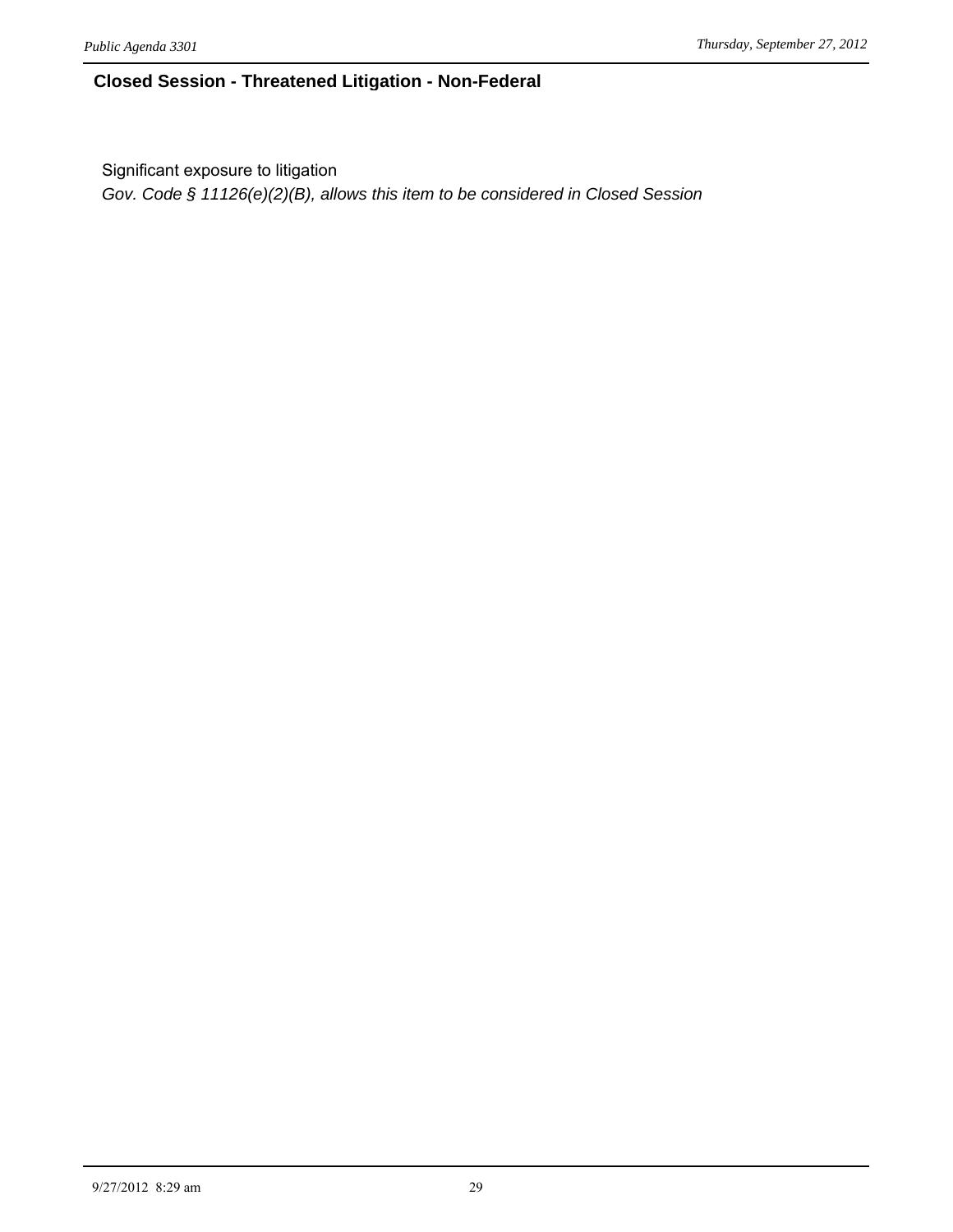## **Closed Session - Existing Litigation - Non-Federal**

## 32 **Conference with Legal Counsel - Existing Litigation**

[11580]

Gastelum v. Verizon California, Inc., San Francisco County Superior Court Case No. CGC-11-511467

Discussion regarding questions posed by the San Francisco County Superior Court in a letter received August 23, 2012.

*Gov. Code § 11126(e)(2)(A), allows this item to be considered in Closed Session.*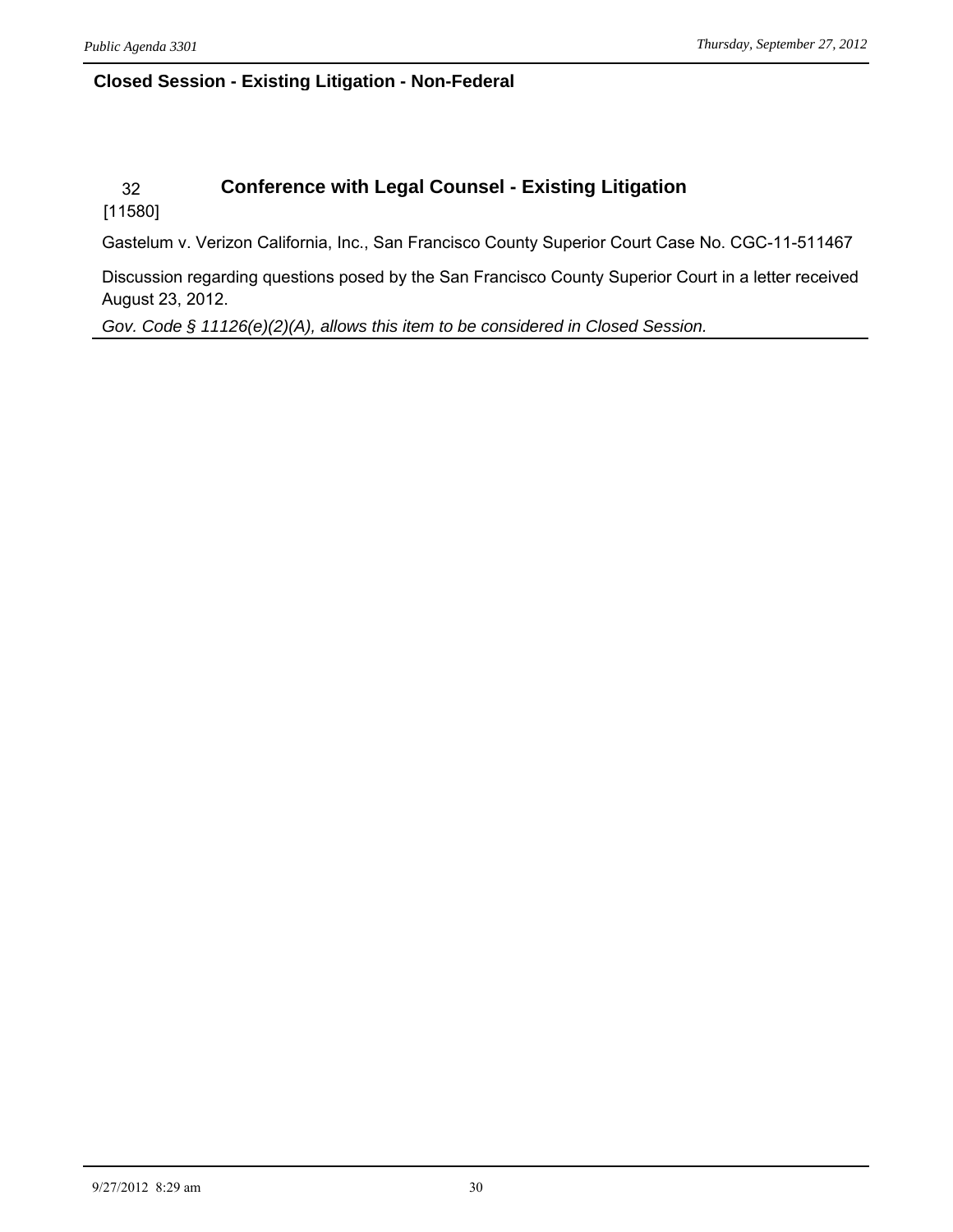### **Closed Session - Threatened Litigation - Federal**

Significant exposure to litigation in federal agency or court proceedings. *Gov. Code § 11126(e)(2)(B), allows this item to be considered in Closed Session*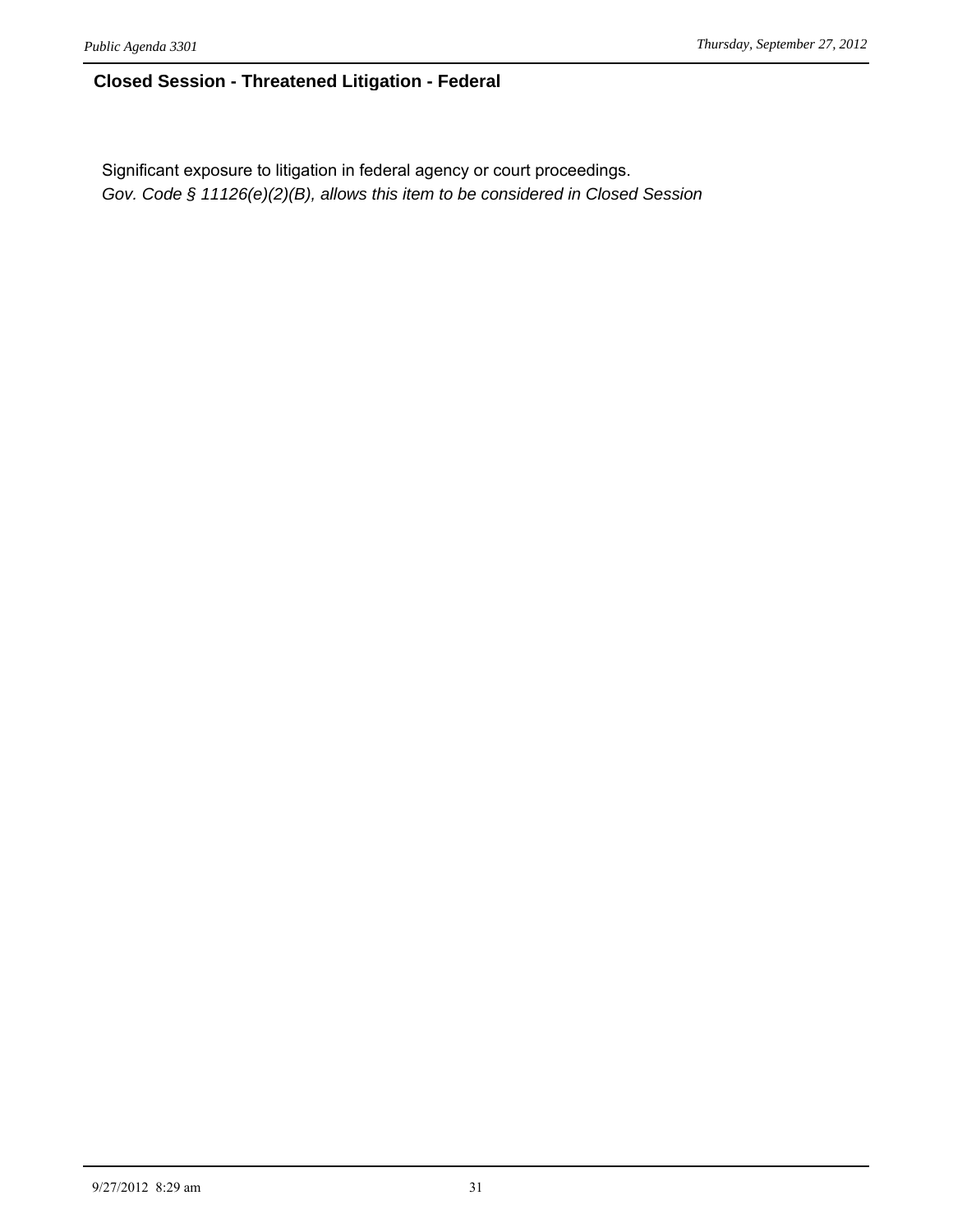### **Closed Session - Initiation of Litigation - Federal**

Consideration of possible Commission initiation of, or intervention in, federal agency or court proceedings.

*Gov. Code § 11126(e)(2)(C)(i), allows this item to be considered in Closed Session.*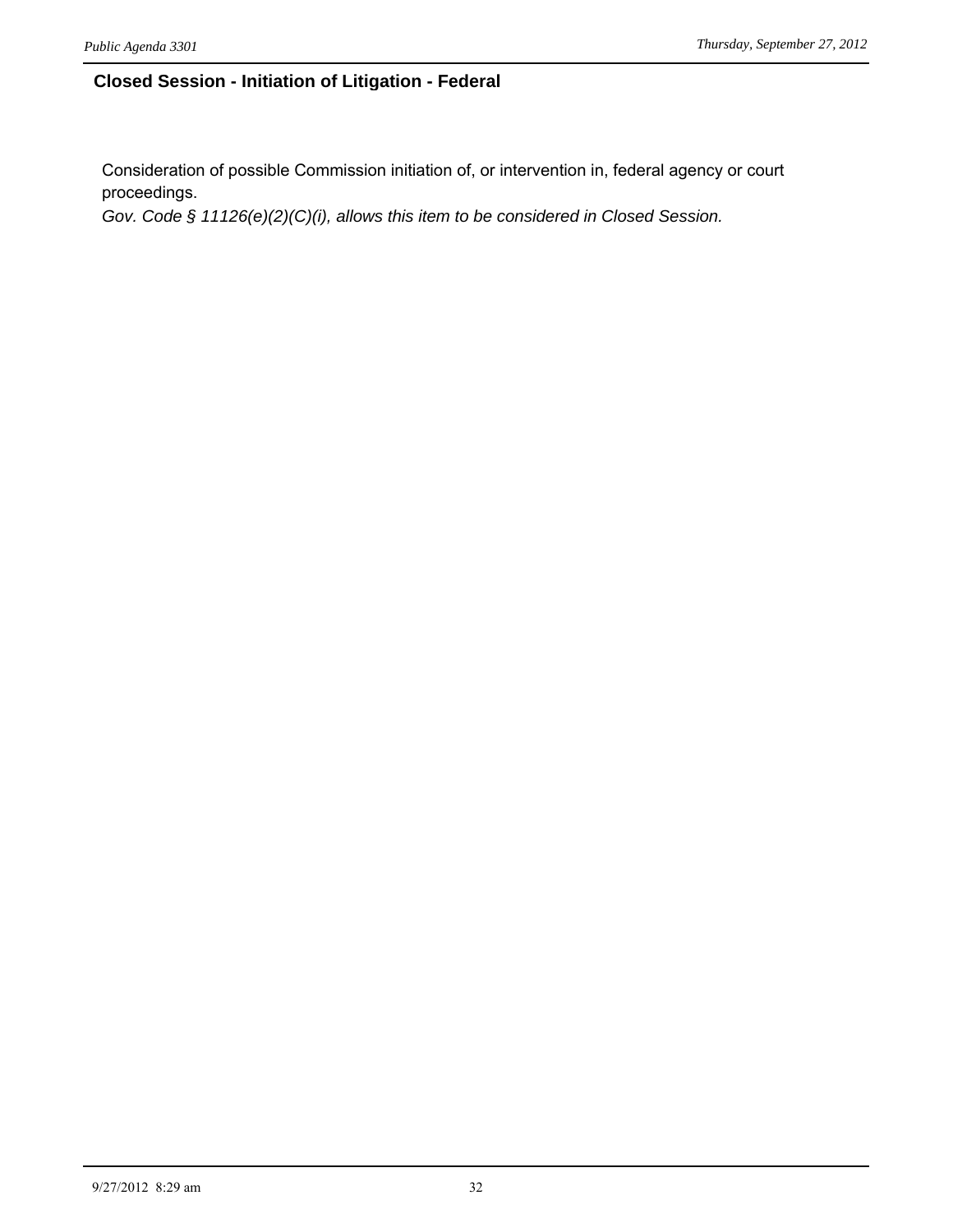## **Closed Session - Federal**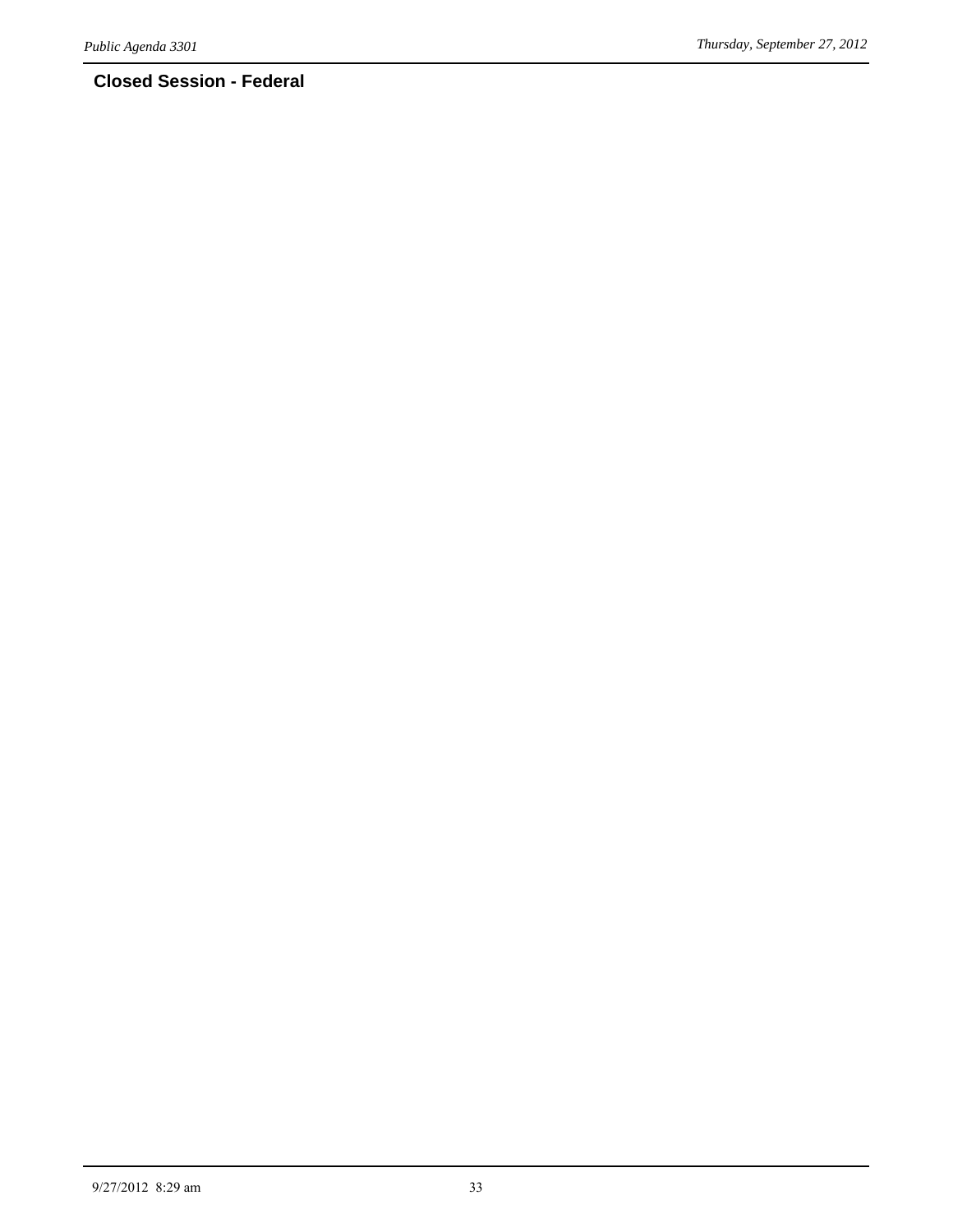#### **Closed Session - FERC Docket No. EL00-95-000, et al.**

Conference with Legal Counsel - Existing Litigation; San Diego Gas & Electric Co., FERC Docket No. EL00-95, Investigation of Practices of the California Independent System Operator and the California Power Exchange, FERC Docket EL00-98, and related dockets, CPUC v. FERC, Ninth Circuit Nos. 01-71051, et al., and 01-71934, et al., and related dockets.

*Gov. Code § 11126(e)(2)(A), allows this item to be considered in Closed Session.*